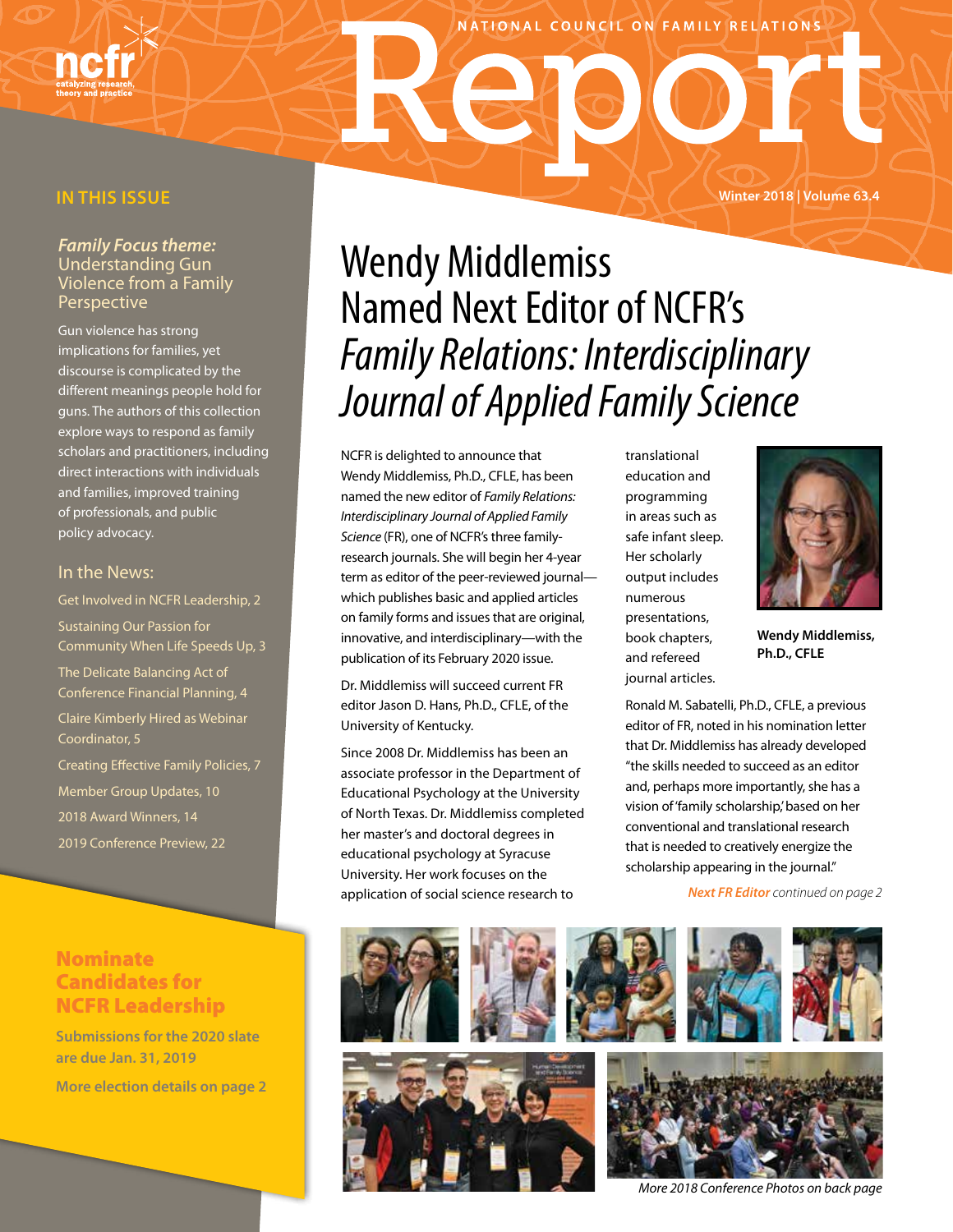# Report

#### **Mission Statement for** *NCFR Report*

*NCFR Report*, the quarterly newsletter of the National Council on Family Relations, provides timely, useful information to help members succeed in their roles as researchers, educators, and practitioners. Articles address Family Science issues, programs, and trends, including association news.

#### **President:** Anisa M. Zvonkovic

**Board Members:** April L. Few-Demo, Karen Benjamin Guzzo, Tammy S. Harpel, Leigh A. Leslie, Bethany L. Letiecq, Brian G. Ogolsky, Andrea L. Roach, Stephan M. Wilson

**Executive Director:** Diane Cushman

#### **News Editor:** Trip Sullivan

**Family Focus Editor:** 

Judith A. Myers-Walls, Ph.D., CFLE

#### **How to contribute to the Family Focus section:**

The Family Focus section of *NCFR Report* is member-written. Articles accepted for publication will be edited using standard editorial practice, and given priority based on 1) relevance to the Family Focus theme, 2) brevity due to space limitations, and 3) how articles form a complementary collection. For information and guidelines, contact the editor, Judith A. Myers-Walls, Ph.D., CFLE at reporteditor@ncfr.org. *The contents of articles represent the views of their author(s), which may not represent the position of the entire organization.*

#### **How to advertise in** *NCFR Report*

To advertise in *NCFR Report*, please see the specifications and price list at ncfr.org/about/ advertise-ncfr/ncfr-report . NCFR reserves the right to decline any paid advertising at our sole discretion. Deadlines for each of the quarterly issues are: Spring issue—Jan. 1 Summer issue—April 1 Fall issue—July 1 Winter issue—Oct. 1

Send advertisements to Trip Sullivan at tripsullivan@ncfr.org. For all submissions, please supply an email address to allow readers to contact you.

*NCFR Report* is published quarterly by the National Council on Family Relations 661 LaSalle Street, Suite 200 St. Paul, MN 55114 Toll free: 888-781-9331 Fax: 763-781-9348 www.ncfr.org

Third class postage permit. Reprints of this publication are available by contacting NCFR headquarters at the address above.

#### *Copyright © 2018 National Council on Family Relations. All rights reserved.*

*Family Focus is part of NCFR Report, a copyrighted publication of the National Council on Family Relations (NCFR). No part of NCFR Report, including Family Focus articles, may be reprinted, reproduced, disseminated, or distributed by any means, including for classroom use, without permission of NCFR. Permissions are available through the NCFR website at bit.ly/2LFmbc2. NCFR reserves the right to deny any permission at its sole discretion.* 

### **VOTE and NOMINATE**

# Get Involved in the Leadership of Your Organization!

*Curtis A. Fox, Ph.D., CFLE, and Ramona Faith Oswald, Ph.D., NCFR 2018 Elections Council Co-Chairs*

### **Get involved in the leadership of** *your* **organization!** The vitality of NCFR depends on the dedication of its members to serve in leadership capacities at various levels of the organization.

Leadership in NCFR offers many benefits and rewards, including

- The opportunity to share our knowledge and expertise in ways that will help promote the welfare of families and children;
- Status and recognition by local, state, national, and international audiences; and
- Networking and professional development opportunities.

The charge of the Elections Council is to identify people who are willing to commit their time and energy to leadership positions. Please consider how your skills and gifts might benefit NCFR. In turn, we are quite sure that you will gain valuable leadership experience and will grow personally as well as professionally. Here are two ways to be involved.

### **1. Vote in Upcoming Elections** (February 2019)

The Elections Council encourages all members to vote in February 2019. We

### have submitted a nomination slate (ballots will be emailed to members in February 2019) for terms that will be filled at the end of the NCFR annual conference in Fort Worth, Texas, in November 2019. The nominees are the following:

### *Board President-Elect (2019–2021)—*

*Board President (2021–2023)* Norma B. Burgess—TN or Hilary A. Rose—QC

### *Board Member-at-Large (2019–2022)— (2 Positions)*

Katherine A. Kuvalanka—OH or Soyoung Lee—NJ William Michael Fleming—IA or Robert Reyes—PA

### *Affiliate Councils President-Elect (2019– 2021)—Affiliate Councils President (2021–2023)*

Joanne A. Roberts—TX Running unopposed

### *Students and New Professionals Board Representative-Elect (2019–2020)— Students and New Professionals Board Representative (2020–2022)* Jennifer L. Doty—MN or Henry Gonzalez—AZ

*Get Involved continued on page 9*

### *Next FR Editor continued from page 1*

Dr. Middlemiss has been a member of NCFR since 1992. She has served extensively in editorial roles for NCFR journals and other leading social science journals. She was guest editor of the FR special issue Biosocial Models of Family Science (Vol. 65.1), a guest co-editor of FR special issue Translational Family Science (Vol. 66.4), and has served on the FR editorial board since 2007.

"Dr. Middlemiss has a clear and compelling vision for the journal," wrote Joseph G.

Grzywacz, Ph.D., in his nomination letter. "[Her role as guest editor of the Biosocial issue] demonstrates [her] ability to think 'outside the box' to move the field forward. Both the substance pursued and the internal structure of the issue highlight that [Dr. Middlemiss] can identify important areas currently underdeveloped by Family Science while also staying true to the discipline's identity as an applied discipline." $*$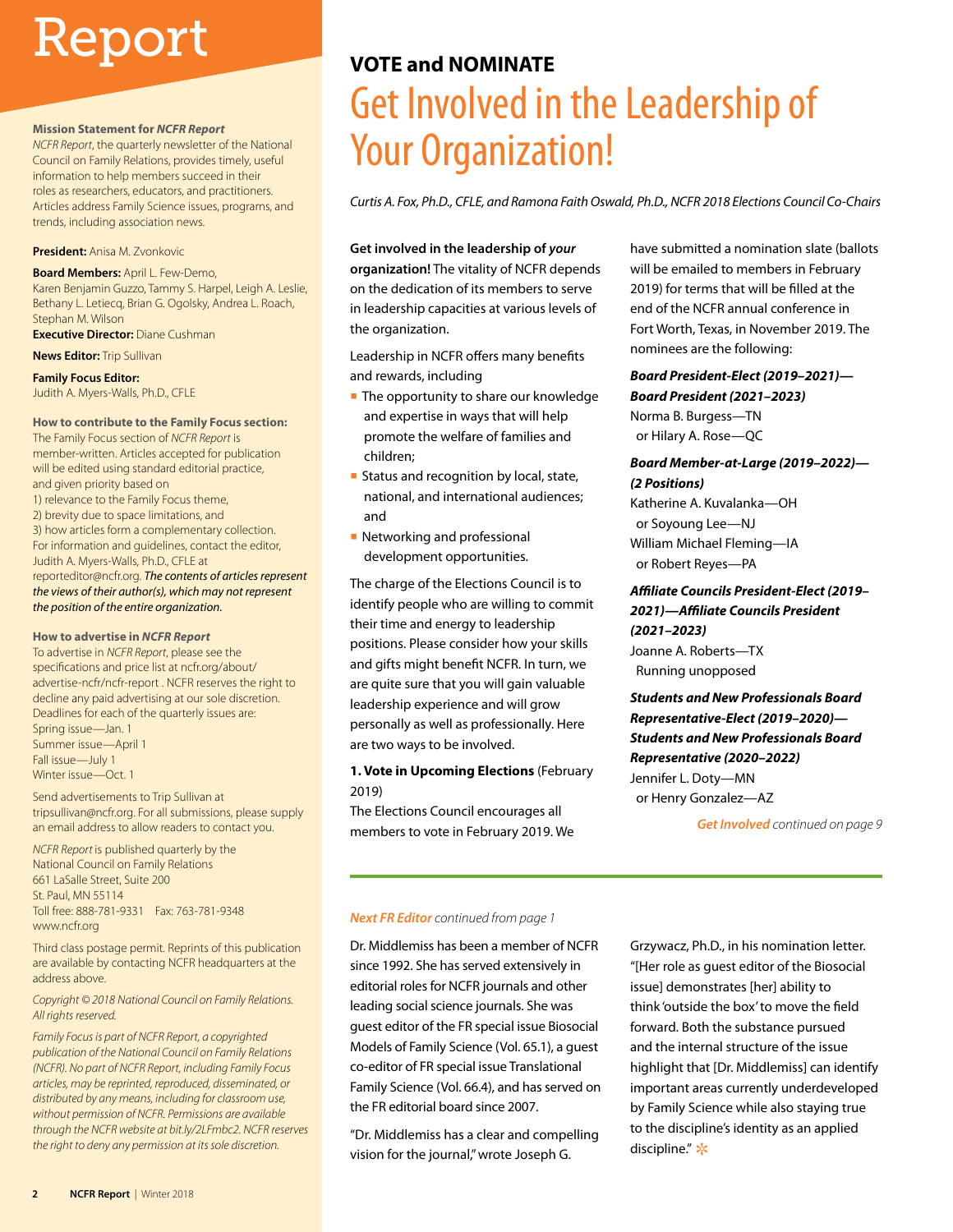# Sustaining Our Passion for Community When Life Speeds Up



*Anisa M. Zvonkovic, Ph.D., NCFR President, zvonkovica18@ecu.edu*

I write this in October 2018 in anticipation of another successful and revitalizing NCFR annual conference. I can imagine my predecessors also felt the difficulty of forecasting what would be going on at the conference so that they could write this column before the conference occurs. For me, I think the sped-up pace of daily life and current events makes writing this column especially challenging. When life speeds up, however, I remember just how important it is to carry the energized spirit that the conference provides (whether you attend in person or via live-stream webcasts) with me all year long.

Bill Allen, NCFR president before me, wrote and spoke about our organization using the image of "the beloved community," a phrase used by Dr. Martin Luther King Jr., referring to justice, equal opportunity, and love for one another. I am aware that what specifically constitutes justice and equal opportunity is contested—in this world and in our organization. The NCFR Board of Directors is working with the Inclusion and Diversity Committee (IDC) to continue to refine our message about what inclusion is and how to ensure that all voices are heard as we work toward justice and opportunity with a global reach (as this year's conference emphasized). Our organization, and our very selves, are works in progress. I hope your experience participating at some level at the annual conference has been helpful in your sentiments toward NCFR as working toward being a beloved community and toward improving our selves in our professional and personal lives.

I want to mention a few follow-ups regarding the member surveys related to NCFR and policy. Recently, NCFR staff have highlighted journal articles, research briefs, and other resources with the public that are relevant to current issues, such as the

detention of immigrants in the summer of 2018 and topics related to sexual assault in the fall of 2018.

Putting research published in NCFR journals into the eyes of the public is something that the vast majority of NCFR members endorsed in our surveys. I'm especially pleased that the staff has the capacity to do this promptly and that the social media presence they connect us to is

**We Family Scientists know about bidirectional relationships, so I know we understand the need for mentoring and to be mentors throughout our professional careers.**

quite large. I anticipate that the relevance of peer-reviewed research published in our journals and by our members will continue. If you have published research on a family-related topic that is suddenly in the headlines, I encourage you to reach out to Trip Sullivan, NCFR communications manager, at tripsullivan@ncfr.org, who may share your work with the larger public. This visibility of your research is an added benefit of your NCFR membership. You can also help by sharing the posts and the tweets as they happen. And please do not hesitate to contact me, other board members, and the staff with questions or ideas about this work.

Involvement with NCFR, whether by attending the conference in person, virtually, or by accessing the other resources of the organization, is typically prompted by professional colleagues and promoted because of the benefits that the organization provides to our professional lives. The energy of participating in the

conference in person is palpable and often carries us through the stress of the rest of fall semester, for those of us in academic jobs. I want to urge us to continue to have energy for being active participants in the organization throughout the year.

Spring is a time when we think about submitting to the conference in the coming year and a time when we think about nominating our colleagues (and ourselves) for awards. Spring might also be the time you are called on to carry out the tasks you volunteered for in the fall at the NCFR conference—so please remember to do those tasks and fulfill your commitments.

I know that the sped-up pace of modern life makes it challenging to devote time and energy to professional commitments, especially when there are many other demands on your time. My involvement in NCFR was prompted by deep gratitude to the people in the organization for the things they had done to help me in my career—mentoring within specific sections, journal editors taking time to encourage me, staff working to assist with arranging conference sessions, the joy of working closely with colleagues to advance families and relationships.

We Family Scientists know about bidirectional relationships, so I know we understand the need for mentoring and to be mentors throughout our professional careers. There are many opportunities to be involved in NCFR, and when you do so, you will be involved in mentoring as well. More than other professional societies, NCFR provides resources on mentorship and leadership. I am sure you all also got into this line of work because of a commitment to improve people's lives at the most intimate level. What a privilege to be able to work in this field!  $*$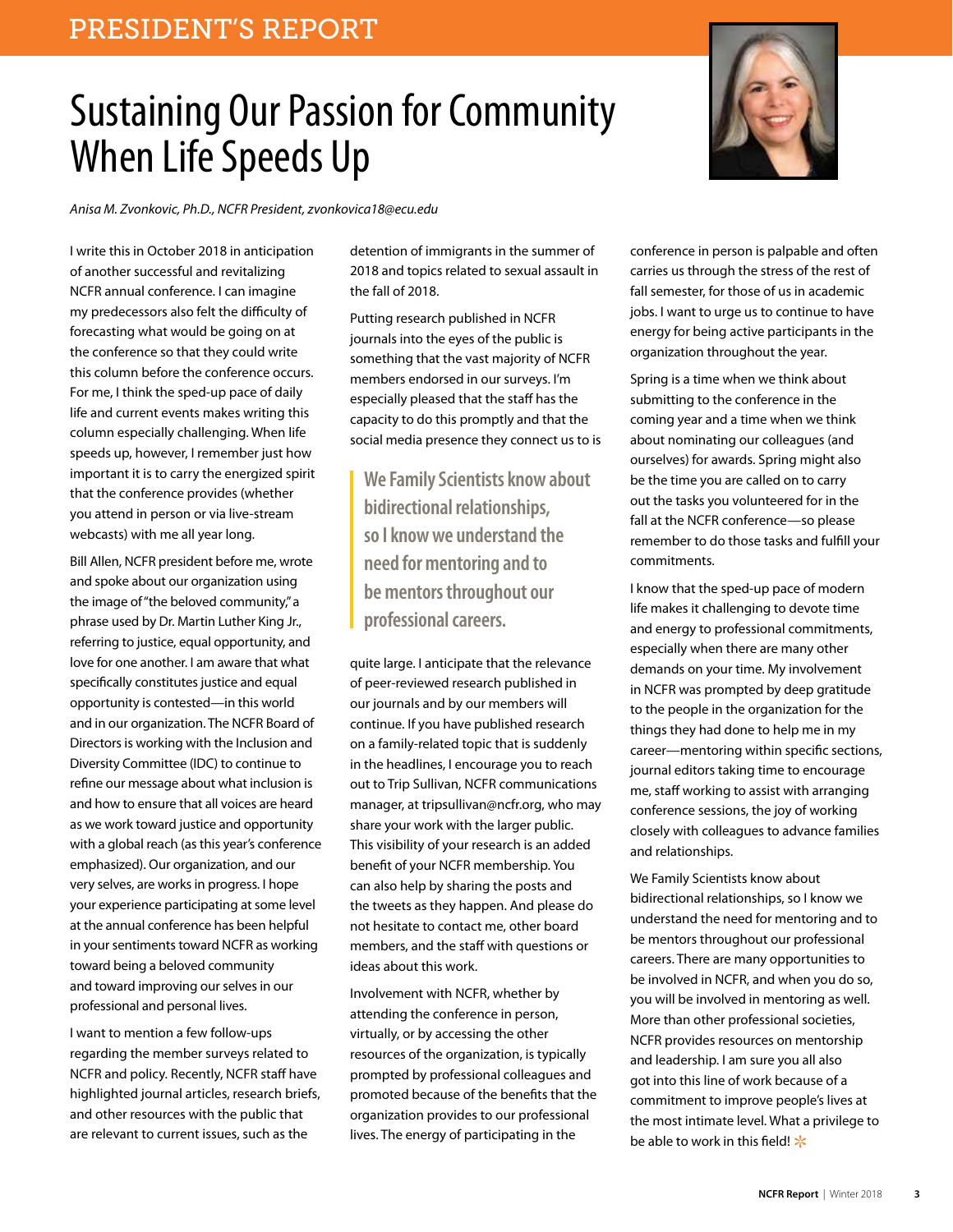# The Delicate Balancing Act of Conference Financial Planning

*Diane Cushman, NCFR Executive Director, dianecushman@ncfr.org*

Thank you to everyone who played a role in making the 2018 NCFR Annual Conference in San Diego successful. Planning is now under way for the 2019 conference in Fort Worth, Texas. We thank you for your continued support of NCFR, which makes it possible to put on our conference each year and offer you the very best in family-related research, teaching, and practice.

In previous *NCFR Repor*t columns, I've detailed how NCFR conference locations are determined (see bit.ly/june2016ed). Many of you were unaware of many factors that are considered for selecting the host city for each annual NCFR gathering. Because of your positive feedback, I wanted to share some knowledge about the financial aspects of the NCFR conference.

NCFR is aware of the costs and logistics that you may face when participating in an academic conference, including registration, air and ground transportation, accommodations, food and beverage, and incidentals. If you need to provide care for your loved ones during the conference, additional arrangements need to be made, such as bringing children to stay with relatives, arranging for additional care at home, or bringing loved ones along on the trip. If you're self-employed, costs might also include the loss of income while away from clients. Twenty-two percent of the attendees at the 2017 conference in Orlando received no external funding for their conference expenses, whereas 47 percent received 75% to 100% funding from a source such as an employer or research grant. This considerable gap in resource availability is no doubt due in part to conference attendees' diverse array of employment situations.

The finances of planning a conference could be compared to planning a wedding, with expenses falling into four major categories: venue, travel, food and beverage, and audiovisual. In the case of NCFR, the venue costs include hotel rooms for staff and presenters, meeting-room rental, stages, lecterns, speakers, electricity (yes, some hotels charge to plug in), and more.

**The finances of planning a conference could be compared to planning a wedding, with expenses falling into four major categories: venue, travel, food and beverage, and audiovisual.**

Conference hotels often negotiate free meeting space if their sleeping rooms are fully booked by the conference attendees. This is the main reason NCFR selects host hotels that meet our 450–500 maximum per night sleeping-room needs. In exchange for "heads in beds," a hotel will usually give NCFR the use of meeting rooms at no cost. It is because of this that we work very hard to keep room rates at the low end of market

for you and negotiate a discounted room block for students. We encourage everyone to stay at the conference hotel, because without these sleeping rooms reserved, NCFR would spend a substantial amount to rent the meeting spaces.

Travel costs are significant and can vary from anticipated budgets, which are set a year before each conference. NCFR has been budgeting for staff and plenary presenters to travel to and from the conference each year. Costs for both airfare and ground transportation are carefully considered. If the host city hotel is several miles from an airport, ground transportation can become another significant conference expense. For this reason, we look for conference sites with an international airport and numerous direct flights and proximity to the host hotel. Keeping Minneapolis–St. Paul in the rotation of host cities also lowers transportation and other costs, since it is the location of NCFR headquarters.

You may be wondering how food and beverage expenses enter in, since NCFR does not typically provide conference meals. Regardless, most of our negotiated

*Executive Review continued on page 6*

## **Thank You, NCFR Donors**

July—September 2018

William D. Allen Deborah P. Coehlo Judith L. Fischer William Michael Fleming M. Janice Hogan-**Schiltgen** 

Gerald F Hunter Ralph LaRossa Stephen Makofka Jay A. Mancini Wendy Middlemiss

Kennon Rider Sandra Stith Stacy Tangren Britney Alissa Webster Chapin Hall at the University of Chicago

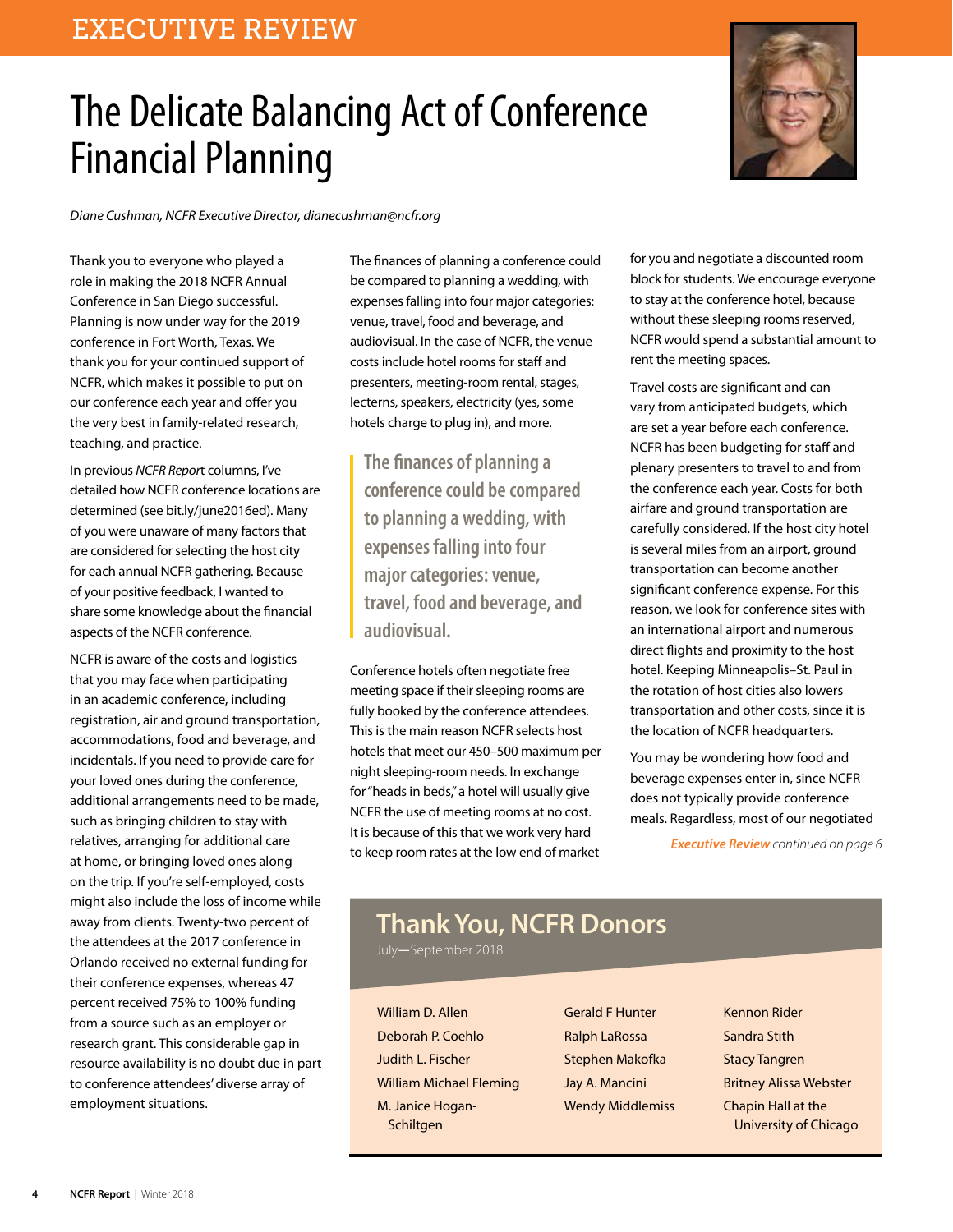# Expanding NCFR's Webinar Program— Claire Kimberly Hired as Webinar Coordinator

*Dawn Cassidy, M.Ed., CFLE, Director of Family Life Education, dawncassidy@ncfr.org*

NCFR has made some exciting changes to our webinar programming with the creation of a webinar coordinator position. This added role will enable us to expand on the success we have had in providing webinars relevant to Family Science.

Since the spring of 2013, NCFR has offered more than 40 online learning sessions designed to provide current and research-based information relevant to Family Science faculty, practitioners, and students. Our first webinar, *Ethical Thinking and Practice*, was presented by Beth Gausman, Mary Maher, and Bill Allen, who shared information and insights about the ethical guidelines process developed by members of the Minnesota Council on Family Relations (MNCFR) Ethics Committee. Since that initial offering, we have gone on to offer webinars specifically designed for researchers, college faculty, Family Life Educators, and therapists. Topics have included research methodology and statistics, family policy, Family Life Education, family therapy, cultural engagement, and educational methodology.

The webinar program has also addressed two NCFR Global Ends:

- Global End Policy #1: NCFR will provide opportunities for professional development and knowledge development in the areas of family research, theory, education, policy, and practice and
- Global End Policy #2: NCFR will support the dissemination and application of research- and theory-based information about the well-being of families.

Family scholars and practitioners alike have benefited from this professional development that NCFR webinars provide, both as participants and as presenters. We are fortunate to have many NCFR members and Certified Family Life Educators (CFLEs)

who are willing to share their scholarship, skills, and experience with others through this online platform.

Jennifer Crosswhite, NCFR's director of research and policy education, and myself have been largely responsible for identifying topics and presenters for our webinar offerings and for moderating both the webinar rehearsals and live broadcasts. Staff members Allison Wickler, director of marketing and communications, and

**We are fortunate to have many NCFR members and CFLEs willing to share their scholarship, skills, and experience with others through our webinar program.**

Maddie Hansen, education and certification coordinator, have provided technical support. Over the years, we've researched best practices in identifying successful methods for webinar delivery and marketing strategies. With each webinar we've improved on how we present, the relevance of the topics, the preparation of the speakers, audience engagement, and the overall webinar experience. Attendance numbers have continued to increase, and so has the positive feedback we've received.

While there are unlimited topics and approaches for NCFR to provide online education, the capacity for NCFR staff has been limited to expand the webinar program. This is where the webinar coordinator position comes in. NCFR has had success in tapping in to the knowledge, expertise, and capacity of our members to provide NCFR programs and services through consulting positions. Examples include the creation of multiple consulting positions including Deborah

Gentry, Ed.D., CFLE, as academic program review liaison; Judy A. Myers-Walls, Ph.D., CFLE, as editor of Family Focus; and most recently, Elaine Anderson, Ph.D., as editor of NCFR's Research and Policy Briefs. This model of engaging active NCFR members to formally assist staff in carrying out the goals and objectives of the organization has proved very successful, and so it seemed a logical next step to apply this approach to the development and delivery

of an expanded NCFR webinar program.

We are so pleased that Claire Kimberly, Ph.D., CFLE, accepted the position of webinar coordinator. Dr. Kimberly's background in the family field,

**Claire Kimberley Ph.D., CFLE**

working in both the community and academia, is an asset to this position as is her history as an NCFR member and CFLE. Her involvement working with students and affiliates, and service to the NCFR Academic Program Review Committee has provided her with a familiarity and understanding of the structure of NCFR as an organization and of the needs of the membership. The opportunity to have a member representative in this role will be a great asset toward continued growth of the webinar program.

Similarly, members and CFLEs are encouraged to share their ideas and feedback about how NCFR can best use the webinar program to meet their needs. What topics do you want to hear about? Would you be interested in presenting a webinar through NCFR? Please reach out to Dr. Kimberly at *clairekimberly@ncfr.org* to share your ideas.  $*$ 



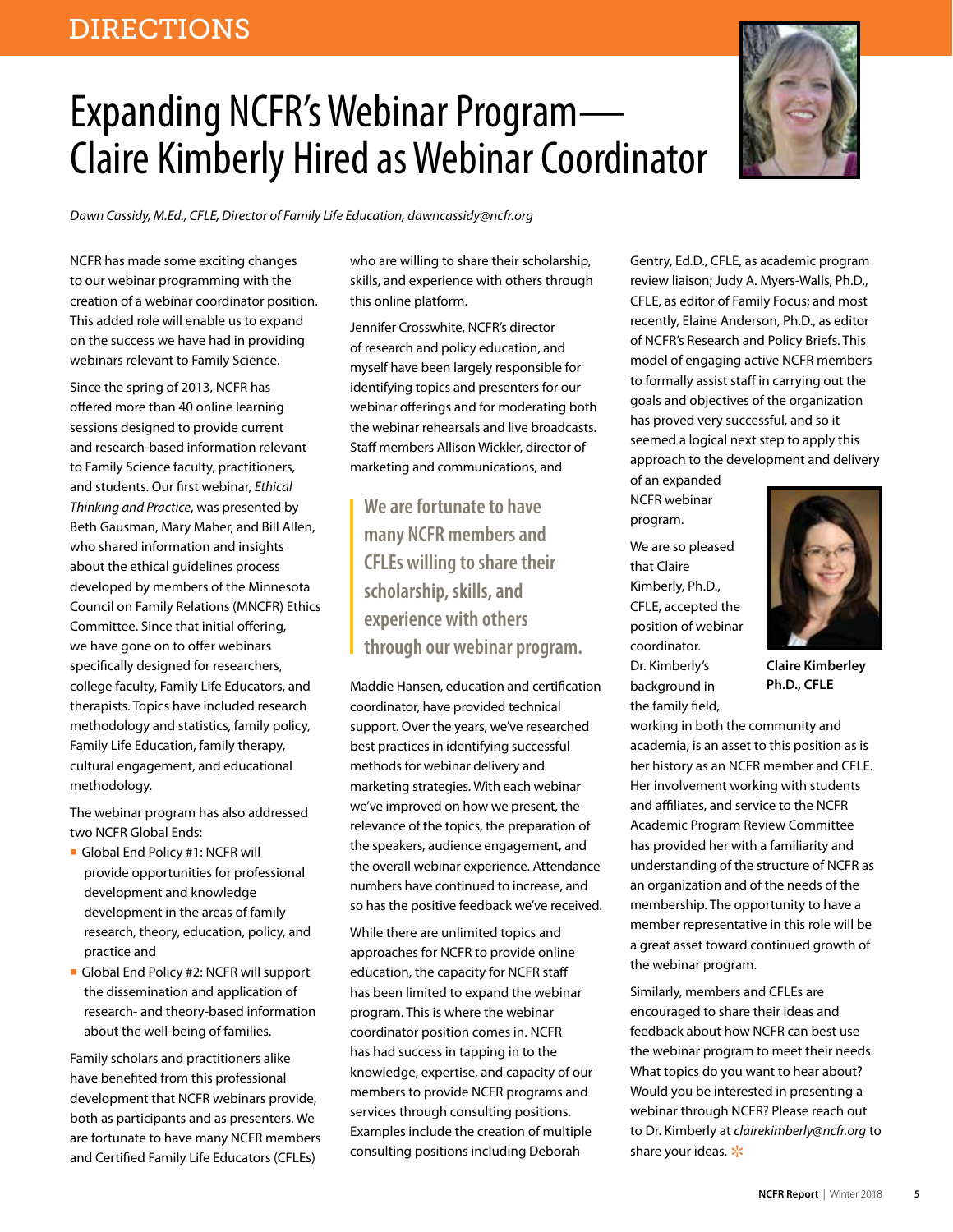#### *Executive Review continued from page 4*

contracts require NCFR to spend \$50,000 to \$75,000 on food purchased through the hotel catering department. NCFR would pay a shortfall if that food minimum isn't met. Thanks to our many receptions, these contracts are usually satisfied from purchasing food for the University Receptions, President's Reception, CFLE Reception, Newcomers Welcome, and Legacy Circle Reception.

The final major expense relates to the hearing and seeing of conference proceedings using audiovisual technology. These costs used to be limited to microphones, speakers, and screens; however, internet access fees have become a significant expense. In addition to internet access by multiple devices (cell phone, tablet and laptop), hardwired connections are needed to enable access to the NCFR membership database at the registration desk and to broadcast our conference live-streaming event. Total costs for internet access can easily exceed \$20,000 for the four-day conference. When possible, we negotiate comped amenities such as free Wi-Fi in the sleeping rooms, something attendees have listed as important and that is typically not covered by their employer.

Other conference expenses, such as insurance, freight and moving costs, continuing education fees, marketing and communications, printing and signage, and plenary presenter honoraria, are significant, though less visible to attendees. A storm that one year resulted in widespread flight cancellations forced us to insure no-shows to cover potential losses for future conferences.

What may surprise you the most is that the NCFR conference has not, throughout its history, been profitable. We've worked very hard over the past 10 years to turn this around. Our goal is for conference income to cover conference expenses, which was achieved in three of the past five years: 2013 in San Antonio, 2014 in Baltimore, and 2016 in Minneapolis. Losses are typically covered by revenue from the NCFR journals, webinars, and other programs.

### **2018 conference attendees traveled to the U.S. from the following countries:**

Australia Brazil Canada China

Colombia Iceland Ireland Italy Japan

**Netherlands O**atar Republic of Korea Singapore Spain

Sweden Taiwan **Turkey** 



The NCFR conference is a valuable forum for family scholars and professionals to develop and share knowledge, and to remain at the forefront of research, theory, and practice on families. You play an important role in the continued success of the conference. In addition to participating as a presenter or attendee, it is equally beneficial to invite and encourage participation from your students, colleagues, and others in your professional network. Registration remains the major source of conference income. Last-minute student walk-ins boosted registration in 2014 just enough to be in the black for the 2014 conference.

Advertising and sponsorships help to keep the conference affordable to you and your colleagues. We are thankful for the generosity of our plenary sponsors and, more recently, our conference host sponsors. Conference exhibitors cover the cost of renting the poster boards, registration booth, and plenary stage. Reception sponsors generously support much of the costs for our several receptions.

Each year NCFR compares its conference fees to those of sister societies. All these organizations have reduced costs for students, which means that, like NCFR, professional registration subsidizes student registration. Historically, NCFR conference fees have been less than those charged by the American Association of Family and Consumer Sciences (AAFCS), the Association of Marriage and Family Therapy (AAMFT), the Society for Research in Child Development (SRCD), and the Gerontological Society of America (GSA), and slightly more than those charged by the American Sociological Association (ASA) and the American Psychological Association (APA). Large associations like

ASA and APA have tens of thousands of members and thousands of conference attendees, making them appealing to potential sponsors and exhibitors.

Some members have inquired about NCFR providing more services and amenities to attendees, such as free or low-cost on-site child care, reduced registration costs, free Wi-Fi in all sleeping rooms, free coffee, and free registration to members who conduct workshops or other sessions. These requests have inspired us to design more sponsorship opportunities, rather than raising registration fees outright to cover additional services.

As you can see, the NCFR annual conference is a delicate balancing act. Many members have been working over a period of several years to improve all aspects of the conference. We are grateful for their time and invite you to share your ideas as well, either on the various conference surveys or directly, by emailing *info@ncfr.org*. We welcome all ideas, and this column only scratches the surface of the opportunities and challenges that lie ahead.

If you are someone committed to Family Science, love family research or practice, or desire to connect with others who share your passion for families, the NCFR conference is for you. We hope you will attend NCFR's 2019 conference in Fort Worth, Texas, Nov. 20–23. Conference program chair Katia Paz Goldfarb will lead the Conference Program Committee in examining the theme of Family Sustainability: Contextualizing Relationships Within Evolving Systems. Mark your calendar, submit a proposal, send us your ideas, and please plan to join us.  $*$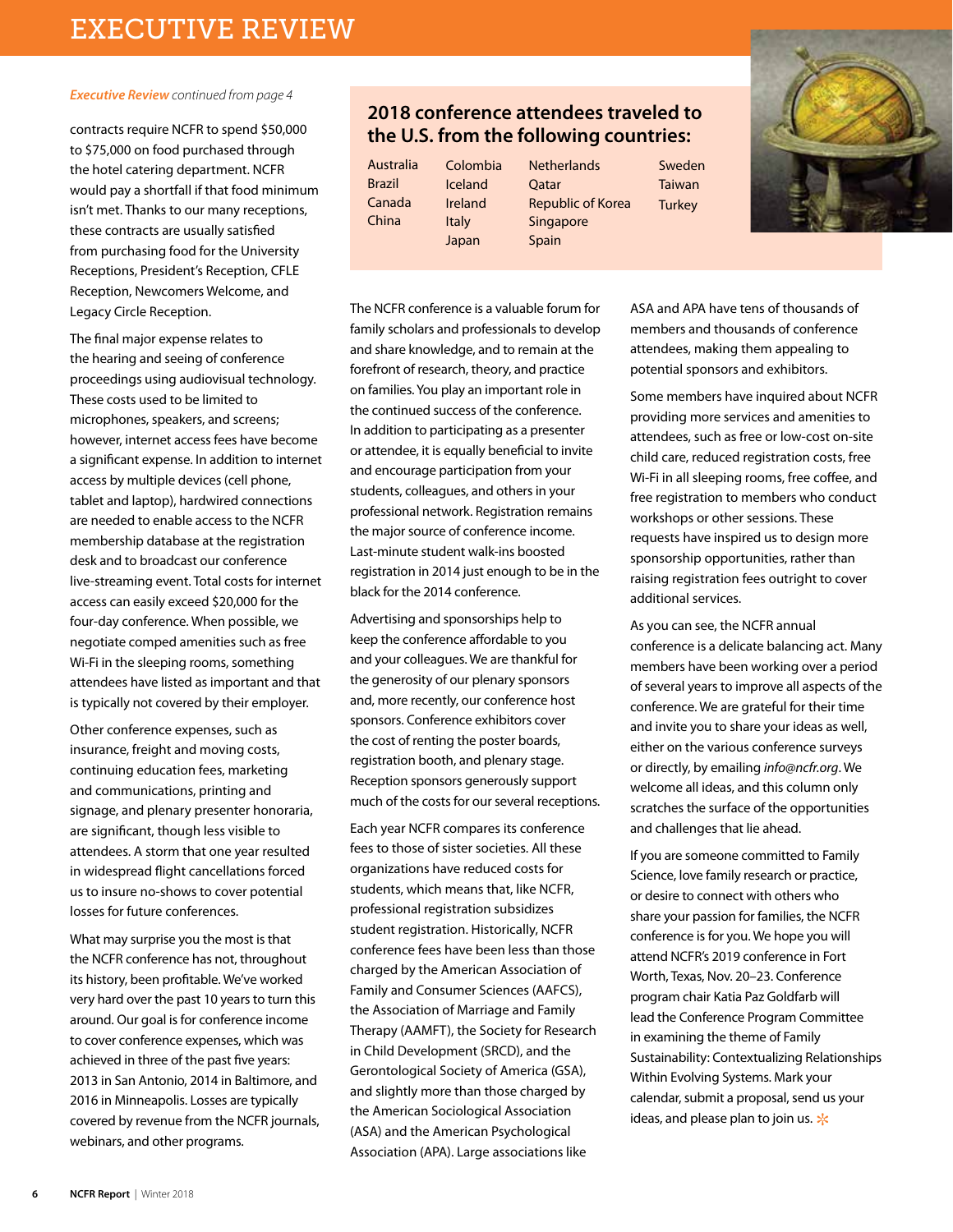### FAMILY SCIENCE REPORT

# Creating Effective Family Policies Begins With Involving the Families Most Impacted



### **Highlights from the Policy Panel at the Northwest Council on Family Relations (NWCFR) 2018 Conference**

*Jennifer Crosswhite, Ph.D., CFLE, Director of Research and Policy Education, jennifercrosswhite@ncfr.org*

From time to time, I ask others to guest author my *NCFR Report* article in an effort to share what other individuals are doing with respect to policy. For this edition, I am happy to introduce **Sarah Feeney, Ph.D., CFLE**, past president of the Northwest Council on Family Relations (NWCFR), and **Jana L. Meinhold, Ph.D., CFLE**, current president of NWCFR, who helped organize their affiliate's 2018 conference around policy. They are guest writing this article. Drs. Feeney and Meinhold share what they learned about how individual well-being translates into community well-being; effective policies and programs that are currently in place to reduce health disparities and serve diverse families; and effective strategies for engaging in the policymaking process in support of family health and well-being. I hope you find the information valuable.

The 2018 conference theme for the Northwest Council on Family Relations was "Promoting Healthy Families Through Policy: Challenges and Opportunities." Approximately 75 students, faculty, and professionals attended the conference at Central Washington University in Ellensburg, Washington, on April 13.

The conference concluded with the engaging panel discussion "Current Perspectives on Policies for Healthy Families," facilitated by Elise Murowchick, Ph.D., CFLE, NWCFR board member. Panel members from across the Northwest

included the following:

- **Marilyn Watkins, Ph.D.**, policy director, Economic Opportunity Institute, and clinical assistant professor, University of Washington;
- **Cynthia Morrison**, manager of access systems and Coordination, Washington State Department of Health;
- **Jenna Kiser, M.S.W.**, intake/safety program manager, Washington State Department of Social and Health Services; and
- **Ann Riley, M.S.**, director, Kittitas County Community Network and Coalition

The 2018 NWCFR conference theme called for an exploration of the intersections of policy, health, and families. In the world

**If you want to engage in policy change you need to do something that you are passionate about. Nobody is an expert in your experience the way you are an expert in your experience.**

of policymaking, the focus is often to maximize benefits to the population as a whole. By contrast, health and human service professionals often work in ways that are focused on individual families or even individual members of families. To bridge these different perspectives, the three main goals of the panel discussion were to

- Identify the ways that supporting individual families can have a larger impact on the communities they live in;
- Identify what is working and what could be done better as far as policies and programs that are designed to promote

family health and well-being and reduce disparities; and

■ Learn from our panelists' experiences in the policy world and what suggestions they have for those who are starting out in their careers.

Each of the four panelists was asked the same questions, followed by questions from the audience. Excerpts from the panel discussion follow below. A more detailed transcript, including the panelists' roles in policymaking, can be found at http://bit.ly/NWCFR-2018-policy.

### **In your perspective, how does individual family well-being translate into community well-being?**

**Watkins:** "Communities, families, and individuals are interconnected in ways that when we do better everybody does better as well." She also noted that stress from economic inequality often has a negative impact on well-being. Policies that prevent families from being economically stressed help individuals be more prosperous and have more positive outcomes all around. "We want a society in which everyone helps each other up and rather than pushing others down," Watkins said.

**Riley:** "I think from a community perspective, family is really a foundation of our future health. Family well-being is a future indicator of what the child's health will look like in the future. Trying to mitigate the impact of childhood trauma, decrease the incidence, and to help build resiliency when trauma has happened—by doing this we are improving the well-being of the community."

**Morrison:** "People are more than the sum of their parts. We may find that in this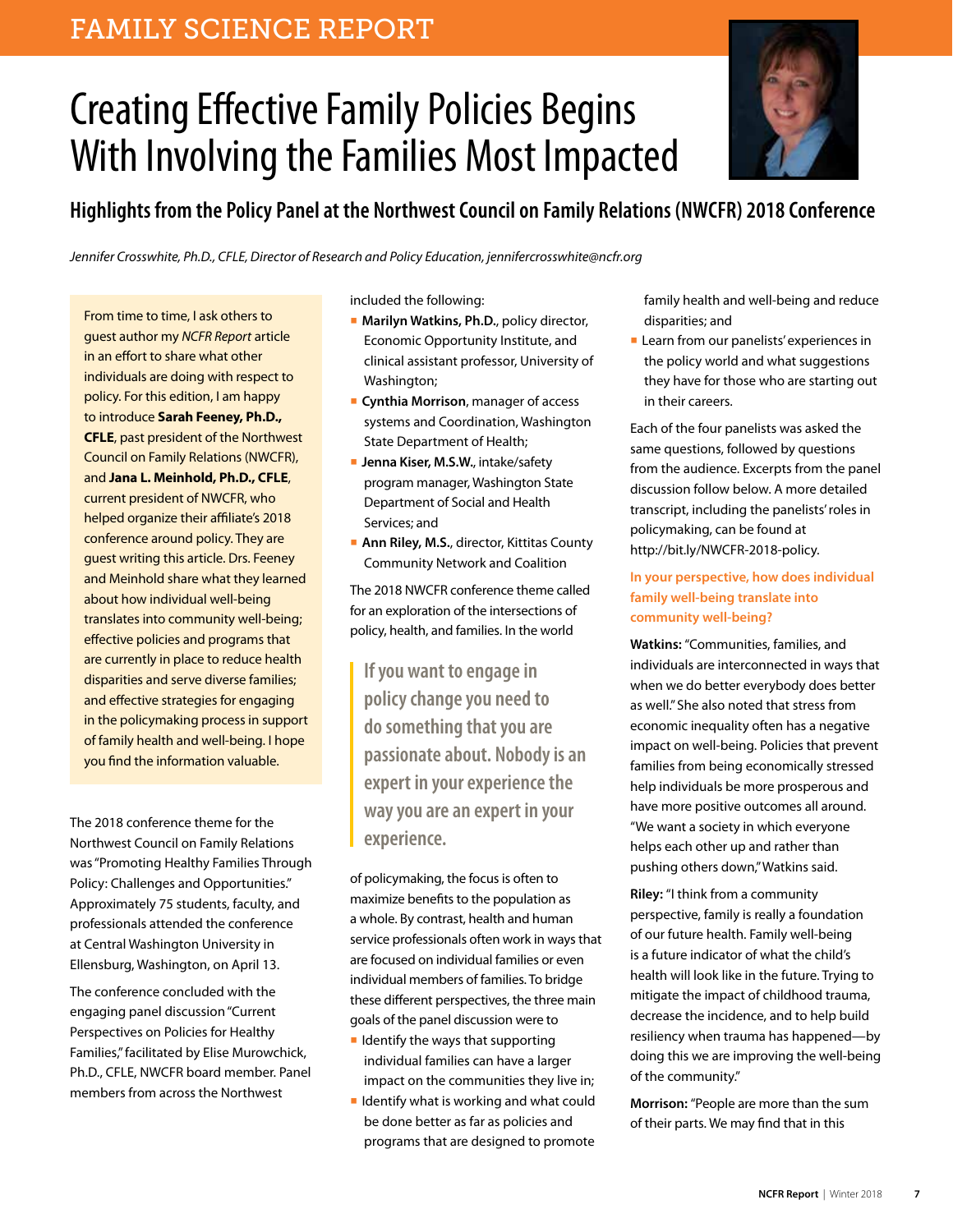population or this community we see this rate of chronic diseases or poverty, but really this still focuses on an individual level. The community is greater than the sum of our parts. A community of good wellbeing is one that provides opportunities, and good health care, and a chance to contribute back to the community."

**Kiser:** "It is vital to interact with families. Nobody wants us telling them how to parent and no one is joyful that CPS [child protective services] is knocking on the door. What we try to do is coordinate with the family around who their natural supports are. Our goal is to expand their connections so that they can build a support network. If individual families are educated on child abuse and neglect and they know how to access community services, they would never have to connect with the child welfare system."

**What are some effective policies and programs that are currently in place to reduce health disparities and serve diverse families, and what further steps do you see as necessary in order to improve health equity and family well-being?** 

Watkins identified four policies her organization has been working on. Starting with the Healthy Pregnancy Policy, she noted this new policy ensures that workers have the right to ask for resources to keep healthy during their pregnancy. She then mentioned paid sick leave and safe leave policies which allow workers to take paid time off not only for illness or injury but also for legal or safety concerns related to issues like domestic violence. The third policy is the Equal Pay and Opportunity Act, which went into effect in June 2018. Finally, 12–18 weeks of paid Family and Medical Leave will be available to all Washington workers in January 2020.

**Riley:** "At a local level, it takes a long time to change people's minds." Riley went on to mention resources like the Center for Youth Wellness, headed by Nadine Burke. Riley stated, "Burke is the rock-star of an adverse childhood experiences (ACE) study and has great information about screening for ACEs, care, and forming a multidisciplinary team to build resiliency." Additional resources mentioned by Riley included federal level resources through SAMHSA, which focus on trauma-informed health-care practices.

Riley spoke to the importance of working with the community, building community resiliency, and educating the community about policy. Riley utilizes the Policy and Advocacy Guide, a step-by-step educational book about the difference between lobbying and advocacy, which is important to know about for funding purposes.

**Communities, families, and individuals are interconnected in ways that when we do better everybody does better as well.**

Morrison shared how her office has learned from their mistakes in building effective policy. In 2010 her office received funding for a program to provide support for pregnant teens. Initially, the assumption was that a teen pregnancy would be a problem to be fixed. However, once Morrison's team learned more about the community's views and values, they found that their needs were different than they had anticipated. The community didn't have enough housing, and many teens were couch surfing. So, with grant funding, Morrison's group implemented a program called Housing First: "[We] started with safety in a place to live, a way to get to school, and a class on how to not get pregnant again."

**Based on your roles and experiences, what do you see as effective strategies for engaging in the policymaking process in support of family health and well-being? What advice do you have for students or professionals who are new to the public policy field?**

**Watkins:** "If you want to engage in policy change you need to do something that you are passionate about. Nobody is an expert in your experience than the way you are an expert in your experience." She mentioned that it is important to find organizations that work with public policy that matters

to you and work with them and encourage them to get involved in changing policies that you seem to be interested.

Riley echoed that if you want to develop new policies and practices, you need to have the people who are most affected by the policy at the table and noted "You would be surprised at how often that doesn't happen," she said. She then added: "Relationship building is really important and policy practice is a marathon not a sprint. You're going to take a long time to develop a policy and raise awareness and start to have a common language about an issue before you talk about what to do about it."

**Morrison:** "I would say don't underestimate small policy. If you change a little here and a little there then you will have the data to support your big idea. If you tweak this or change that, then next thing you know you have a pretty large body of data that you can hopefully move up the legislature. Chew away at it and you will be successful."

**Kiser:** "When I started writing policy, I came in with the idea that I am content expert. A more effective strategy is to consider questions like, how it will impact diverse families? How does this impact other policies that are already in place? Is it written in a way that families understand? It is awesome to advocate for families, but you need to understand what it is you are trying to accomplish and how that is going to impact other people." In Kiser's view, writing policy requires a global perspective that takes into consideration how it is going to impact society.

Kiser ended with a bit of advice to the audience that was echoed by other panelists: "Get as much direct experience in whatever path you are choosing. When you get to the real world you want to have done practicums and internships. Get as much experience whether it is paid or not because it shows you what you want to do and what you do not want. Try different things because you can find a passion somewhere else. All the experiences you have turn you into a real well rounded professional."  $*$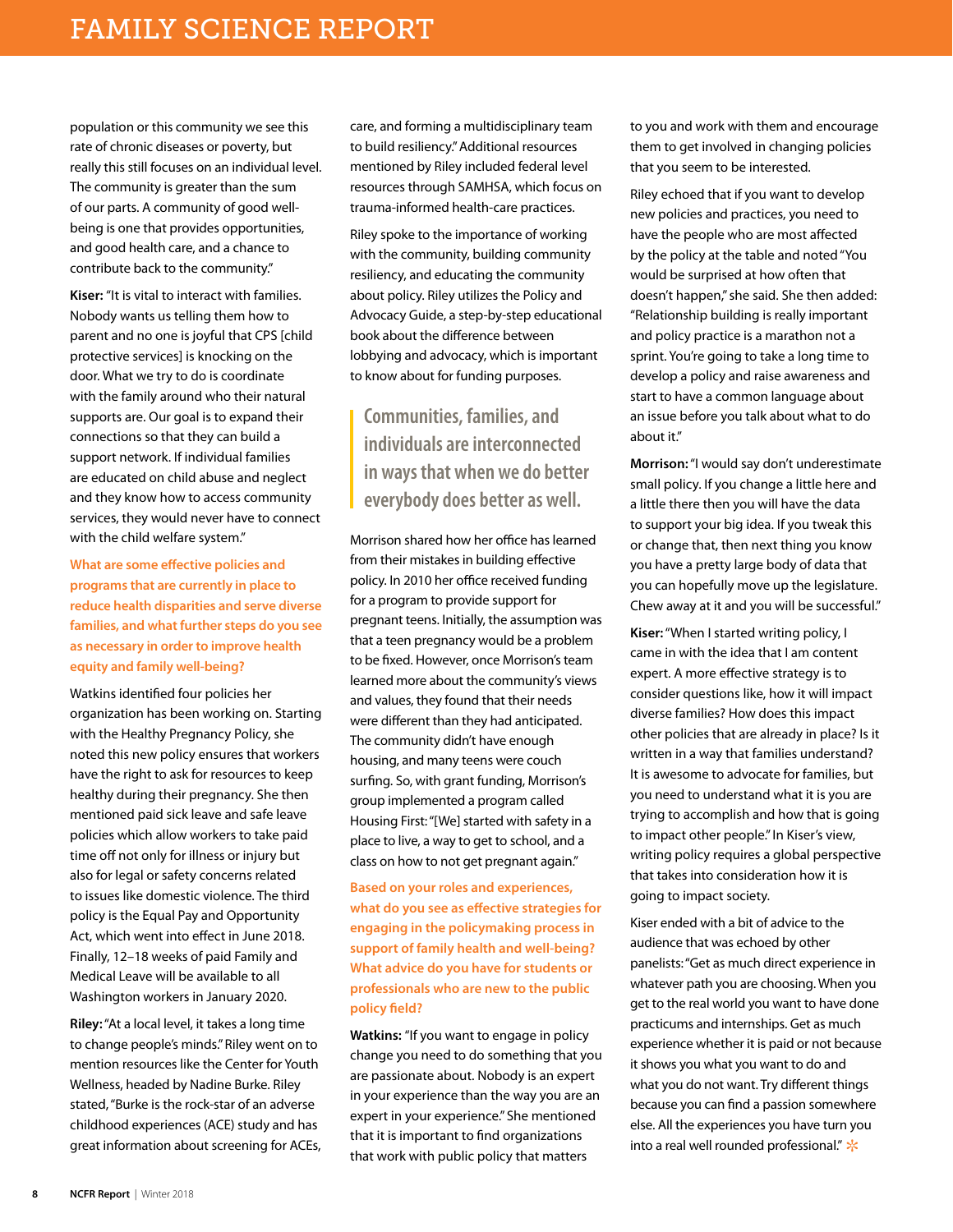## GET INVOLVED

### *Get Involved continued from page 2*

### *Elections Council (2019–2022)—*

*(2 Positions)* Jessica Fish—MD or Jenifer K. McGuire—MN Lindsay Edwards—CO or Lorey Wheeler—NE

### *Fellows Committee (2019–2022)— (2 Positions)*

Robert Hughes Jr.—IL or Maureen Perry-Jenkins—MA Francesca Adler-Baeder—AL or Jennifer L. Hardesty—IL

### *Inclusion and Diversity Committee Member-at-Large (2019–2022)—*

*(2 Positions)*

Adrienne Duke—AL or Shuntay Z. McCoy—VA Lover L. M. Chancler—MO or Jocelyn Smith Lee—NC

### *Inclusion and Diversity Committee Students and New Professionals Representative (2019–2021)* Shawn Mendez—NC

or Jasmine Routon—IL

### **2. Nominate yourself or others for the**

**February 2020 slate** (due Jan. 31, 2019) The Elections Council wants to encourage all members to nominate someone for the February 2020 slate. As you think about who would serve NCFR well, please give serious consideration to nominating yourself as well as others. Here are the selection criteria to help you decide whether you would be willing to be nominated and/or to identify potential candidates for the upcoming election:

### **Eligibility for Nominations**

- Current membership in NCFR.
- NCFR members may not serve concurrent terms as board member, section chair, conference program chair, conference program chair-elect, journal editor, or member of the Fellows Committee, Elections Council, or Inclusion and Diversity Committee.
- Knowledge and/or experience in areas reflecting broad trends in human development, Family Science, marriage and family practice, sociology, and related professions.
- Knowledge and/or experience in

leadership roles through sections, affiliate councils, focus groups, conference planning, publishing, public policy, and/or other committee work.

### **Definition of Diversity**

When identifying members to run for NCFR office, consideration should be given to a slate that is diverse in its representation of members, for example (in alphabetical order):

- Ability and disability
- Aboriginal, mixed, immigrant
- Age
- Bilingualism and multiculturalism, English-language learners
- Body size and condition
- Customs and traditions
- Educational, disciplinary, or career status
- Ethnicity, race, national origin, or cultural identity
- Gender, gender identity, and gender expression
- Geographical background and location
- Marital status, relational status (including singlehood), and family structure or identity
- Objective and subjective worldviews and standpoints
- Political ideologies and affiliations
- Religion or no religion, spirituality and affiliations, and faith
- Sexual orientation, identities, and expressions
- Socioeconomic status, residential status, social class, employment, and national service

Keeping this in mind, we invite selfnominations and nominations of others for the following positions for the slate to be elected in February 2020. The terms for these positions will begin in November 2020 at the end of the annual conference in St. Louis, Missouri.

### *Board Member-at-Large—2020–2023 (3 Positions Open)*

NCFR board members are responsible for the overall governance of the organization on behalf of all NCFR members. They attend two face-to-face board meetings per year and have regular conference calls and email exchanges. They take responsibility for maintaining contact with

the membership and reflecting the needs of all NCFR members.

### *Elections Council Member—2020–2023 (2 Positions Open)*

It is the responsibility of the Elections Council to prepare a slate of nominees for officers and members of the Board of Directors, Students and New Professionals Board Representative, Students and New Professionals Program Representative, Fellows Committee, Elections Council, and Inclusion and Diversity Committee positions, and to ensure that the policies on recruitment are followed as provided by the NCFR Bylaws and the Elections Council Policies and Procedures.

### *Inclusion & Diversity Committee (IDC) Member-at-Large—2020–2023 (3 Positions Open)*

IDC members-at-large will assist IDC in responding to the needs and desires of NCFR members. The members-at-large will help the IDC send updates on its work via web postings, *NCFR Report*, and other effective venues of communication.

### *Students and New Professionals (SNP) Program Representative—2020–2022*

The SNP program representative serves a 2-year term as a member of the Annual Conference Program Committee and member of the Student Award Committee, has several Annual Conference responsibilities, and assists in networking for students and new professionals.

### *Annual Conference Program Chair-Elect—2020–2021 and Program Chair for 2022 Conference—TBD*

The NCFR Conference Program Chair-Elect is appointed by the NCFR Board of Directors. The Elections Council is interested in your suggestions for potential program chair appointees. Please feel free to suggest names along with your other nominations.

Again, become involved in leadership positions of our organization. Consider what your involvement will be. Send nominations to Jeanne Strand at jeannestrand@ncfr.org. For additional information, please review our website, www.ncfr.org.

*Deadline for nominations is Jan. 31,*  **2019. \***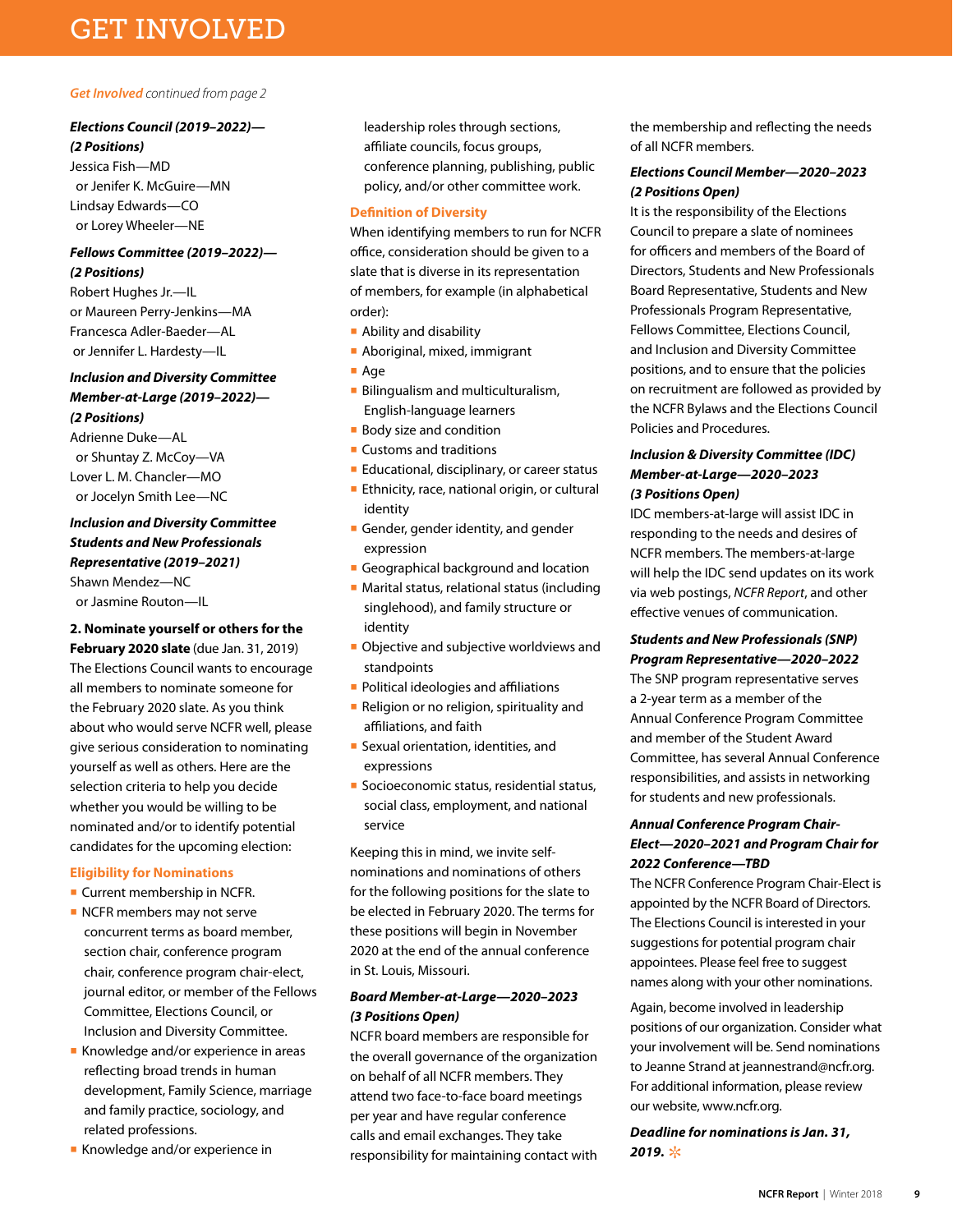# **Families and Health Section Update**

*Jerica Berge, Ph.D., M.P.H., LMFT, CFLE, Section Chair, jberge@umn.edu*

I hope that you enjoyed the 2018 NCFR conference in San Diego, California!

### **Section Happenings at the NCFR Conference**

The Families and Health (FH) Section had a great presence at the NCFR conference this year. We had a record high of 96 posters and 16 sessions, including nine symposia, six lightning paper sessions, and a workshop

### **Outstanding Professional Paper/ Publications Award**

"Children of Mumbai's Brothels: Investigating Developmental Prospects, Primary Relationships, and Service Provision"

**First author:** Rochelle L. Dalla, Ph.D., CFLE, Professor, Department of Child, Youth and Family Studies, University of Nebraska– Lincoln

| focusing on      |                              |                          |                          |
|------------------|------------------------------|--------------------------|--------------------------|
| various family   | <b>Officer Position</b>      | <b>Outgoing Officers</b> | <b>Incoming Officers</b> |
| and health       | Chair                        | Jerica Berge             | Kimberly Greder          |
| topics, such     | Chair-elect                  | Kimberly Greder          | Amber Seidel             |
| as obesity,      | Past chair                   | Karina Shreffler         | Jerica Berge             |
| chronic illness, | Secretary/treasurer          | Amber Seidel             | Erin Yelland             |
| violence,        | <b>Students and New</b>      | Brianna Routh            | Carolyn Sutter           |
| trauma, aging,   | Professionals representative |                          |                          |
| substance        | Communications specialist    | Christina Marini         | Sarah Feeney             |
| abuse, sleep,    |                              |                          |                          |

**Coauthors:** Sarah Erwin, M.A., and Lee M. Kreimer, B.S., University of Nebraska-Lincoln

### **Outstanding Student and New**

**Professional Poster Award**  We continued this year with our section's

new tradition of poster awards for students and new professionals. This year's recipient was Deirdre Quinn, Ph.D., for her research, "Factors Associated with Emerging Adult's HPV Behaviors." She will receive \$100 and a certificate.

Thank you to all who submitted papers and posters for awards, as well as those of you who reviewed for our section in 2018. The success of our section depends on your engagement. In the upcoming months, please consider submitting a proposal to the FH Section for the 2019 conference in Fort Worth, Texas.

### **Free Trial Membership**

In our preconference newsletter and at the Newcomers Welcome, we gave out a coupon to try out the FH Section for one year. Those of you who took advantage of this opportunity will be receiving an email soon about your free year of FH membership. We hope you find membership advantageous and stick around after the first year is up.  $*$ 

**Families and Health Section Spotlight**

**Dina Izenstark, Ph.D., Assistant Professor at San José State University**

Dina Izenstark, Ph.D., is an assistant professor in the Department of Child and Adolescent Development at San José State University. Her interdisciplinary program of research looks at the impact of family-based nature activities on mental health and family relationships. Dr. Izenstark was the recipient of the Families and Health 2017 Outstanding Student and New Professional Poster Award for her research "Impact of Childhood Experiences in Nature on Adults' Mental



Health and Family Relationships." Dr. Izenstark infuses classes she teaches with her research findings, highlighting how exposure to the natural environment can influence all domains of health and development. She received her Ph.D. in human development and family studies from the University of Illinois at Urbana-Champaign. Although her Midwestern roots are strong, she enjoys California's year-round outdoor recreation opportunities, especially tennis, hiking, and playing ball with her dog Benji.

### **Paper Winners**

At the FH Section meeting we announced the winners of our Outstanding Paper Awards for students or new professionals, and for professionals, at our section meeting. Winners received a plaque and \$200. The recipients are as follows:

aging, siblings and health, military families, and health disparities. We continue to lead NCFR sections with the most conference proposal submissions. Keep it up, submissions = presentation slots!

We also had changes in our Families and Health Section officers. Thank you, outgoing officers, and welcome incoming officers.

### **Outstanding Student and New Professional Paper Award**

"Relational Turbulence and Psychological Distress in Romantic Relationships in the Military"

**First author:** J. Kale Monk, Ph.D., Assistant Professor, Department of Human Development & Family Science State Specialist for Human Environmental Sciences Extension, University of Missouri

**Coauthor:** Bryan Abendschein, Ph.D., University of Illinois at Urbana–Champaign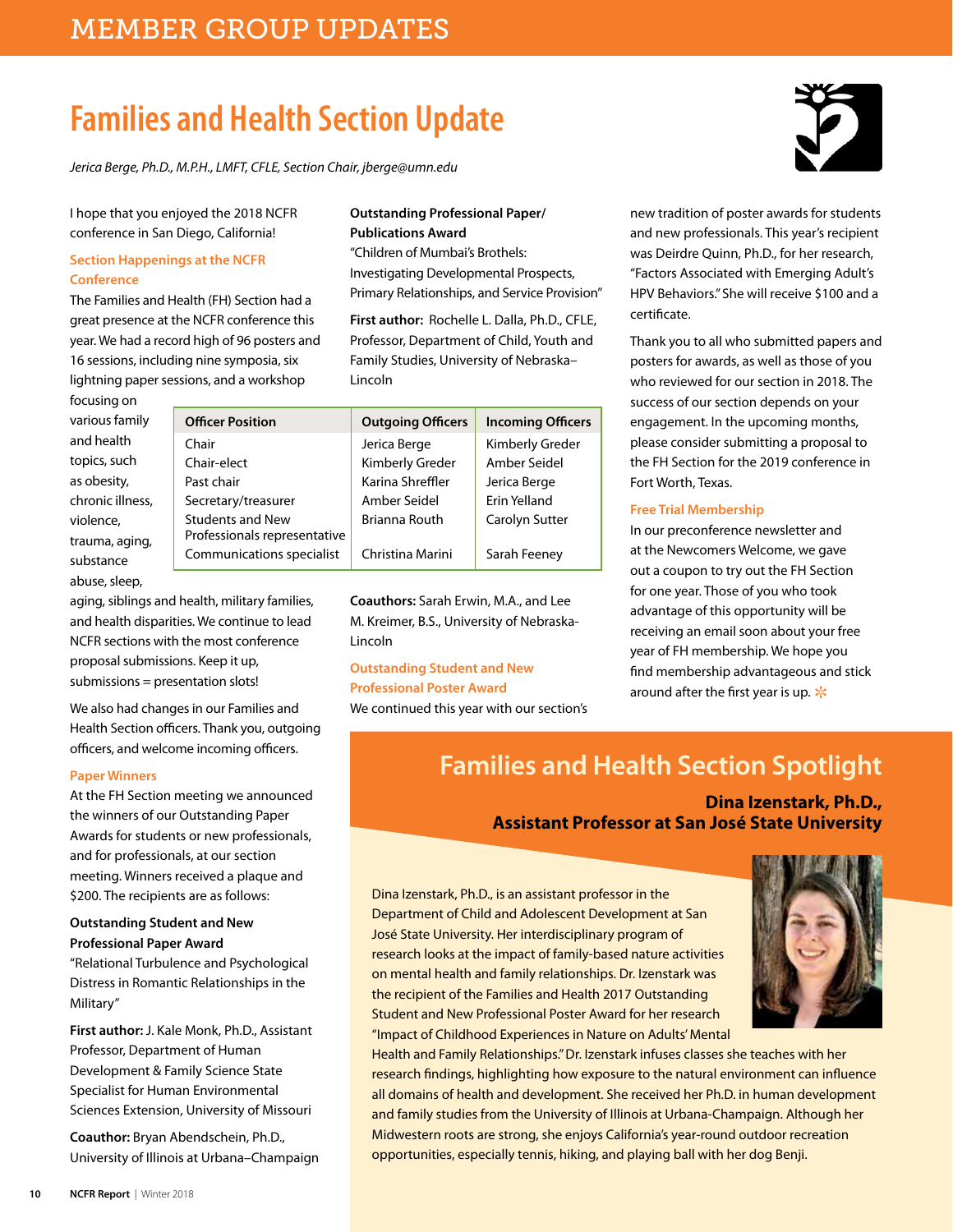# **International Section Update**

*Mihaela Robila, PhD., CFLE, Section Chair, mihaela.robila@qc.cuny.edu*

better understanding of families around the world by promoting international family research, facilitating communication among scholars, and sponsoring conference programming and presentations.

#### **2018 NCFR Conference**

The international section and the constrained between the constrained between the constrained between the constrained between the strives to create the constrained between the strives to create the constrained between the We hope that you enjoyed the 2018 NCFR Annual Conference in San Diego! The International Section received 75 proposals for the 2018 conference from scholars who conducted research in countries around the world, including Australia, Barbados, Brazil, Burundi, Cambodia, China, Columbia, Cuba, Ecuador, Finland, Ghana, Grenada, India, Jamaica, Japan, Jordan, Kenya, Malawi, Mexico, Nicaragua, Qatar, Saudi Arabia, South Korea, Tanzania, Trinidad and Tobago, Tunisia, and Turkey.

We thank our conference proposal reviewers for their support and we invite submissions for the 2019 conference! Find 2019 conference information online at our website, ncfr.org/ncfr-2019.

### **Congratulations to the 2018 International Section Award Recipients!**

*Jan Trost Award*  Dominic Richardson, Ph.D., Senior Education Specialist, UNICEF Office of

Research-Innocenti, Florence, Italy

*Annual Conference Travel Scholarship*  Gizem Erdem, Ph.D., LMFT, Assistant Professor, Koç University, Istanbul, Turkey

*Student and New Professional Conference Travel Scholarships*

Cheong-Ah Huh, Ph.D. Candidate, Seoul National University, Seoul, South Korea

Ahyeong Kim, Graduate Student, Seoul National University Seoul, South Korea

**In Memoriam: Jan Trost, Ph.D.** 

We were saddened this year by the passing of a prominent scholar and member of our section, Jan Trost, Ph.D., emeritus professor

of sociology, Uppsala University, Uppsala, Sweden. He was a founding member of NCFR's International Section (1977) and a past section chair (1979–1981). In his honor, the Jan Trost Award was established in 1999 to recognize outstanding contributions in international Family Science. The award honors an individual for their achievements in research, teaching, and service to international families, and is meant to further internationalize the culture and influence of NCFR.

### **International Section Newsletter**

To facilitate the sharing of information about international research and educational projects, we developed the International Section newsletter, which presents member news and highlights, such as study abroad experiences, international research projects, awards, books, and more. The 2018 edition is posted on the International Section web page at ncfr. org/sections/in. We invite our members to submit news related to their international research and projects for the 2019 spring newsletter to mihaela.robila@qc.cuny.edu.

Finally, many thanks to the International Section's officers for their support of section activities:

- Past-chair: Yan Ruth Xia, Ph.D., CFLE (2019)
- Chair-elect: Grace H. Chung, Ph.D. (2019)
- Secretary/treasurer: Jane Rose Njue, Ph.D., CFLE (2019)
- SNP representative: Cagla Giray, M.S.  $(2019)$  \*

## Congratulations to NCFR's Honors Graduates for Fall 2018

NCFR awarded honors to 20 university students who completed their academic programs in fall 2018. Thank you to our members who reviewed applications!

NCFR Honors Student Recognition is awarded to students who demonstrate outstanding achievements in academics, leadership, and community service in the discipline of Family Science.

The deadline to apply for honors for spring 2019 graduates is March 1, 2019.

### **Fall 2018 Recipients**

**Illinois State University**  Danielle C. Tenca

**Stephen F Austin State University** Jaycie J. Case

**Samford University**  Maigan J. Jenkins Wimberly F. Underwood **Texas Tech University** 

Holly R. Jessen Matthew M. Koehl

#### **Texas Women's University**

Carole G. Blackmon Kara M. Shade Rachael Spriggs Clews

**University of New Mexico** Becky L. Grelle

### **Weber State University**

Sarah L. Barker Kelly E. Burke Bryan A. Henrie Rebecca R. Morley Georgette D. Ramirez Savannah Shapiro Katrina J. Sonderegger Ashley C. Vandenberg Emma M. Watson

**Winthrop University**  Ashia M. Holmes

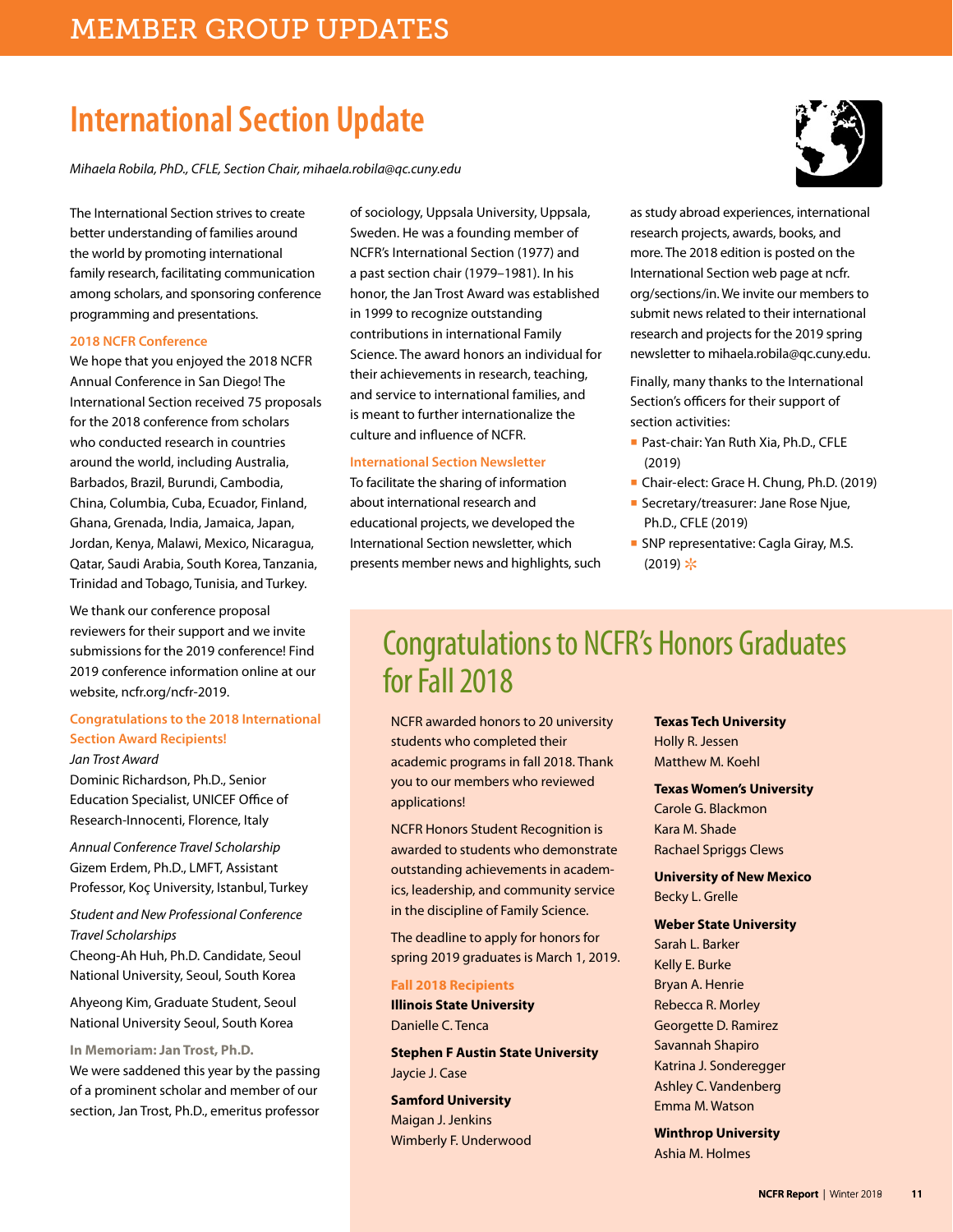# **Family Policy Section Update**

*Anne Farrell, Ph.D., Section Chair, afarrell@chapinhall.org*

By the time you read this, another annual conference will have passed. We have recruited candidates for section officers, and we are busy in another semester and (soon) a new year. Many thanks to all who led, facilitated, attended, and participated in Family Policy (FP) Section events in 2018. Our section is vibrant, and the need for research to inform policy and practice has never been clearer.

The FP Section works to expand our efforts to translate and disseminate policyrelevant research to FP members who can use it to benefit individuals, families, and communities. Following an enthusiastic discussion at our 2017 FP Section meeting at the annual conference, we have made

### *NCFR Report***: A Member Forum**

*NCFR Report* is a quarterly magazine for members designed to encourage member-to-member dialogue, to inform colleagues about our research, and to discuss research application for practitioners and policy professionals. Through *Report*, NCFR also builds our community by reporting on people, events, and organizational news.

Unlike the content of our scholarly journals, the articles in *NCFR Report*  have not been peer-reviewed. In the spirit of open debate and academic freedom, *NCFR Report* is a member forum for exchanging ideas. The opinions or findings expressed are those of the author(s), which may or may not represent the official position of NCFR as an organization nor the prevailing scientific consensus on the topic. Author email addresses are provided to encourage readers to offer comment to writers.

good progress! The FP Section officers and others worked to design a template for brief, engaging summaries of policyrelevant research studies in accessible terms. We are now preparing to launch this series of briefs, which will be called *Family Connections: Research to Policy Briefs.* We think these 1- to 2-page briefs are ideal means for sharing information about your work with community leaders, parents, educators, students, and policymakers. Each brief will feature a short summary of a specific research study and its potential implications for policies and practices. Now, we need your work!

We are looking for authors, articles, and translational writers! If you have recently (in the past year or two) published an article (or will publish one going forward) that is relevant to family policies, please submit your work for review. The articles do not need to feature research designs that are embedded in or that emerge from policies; we are looking for a range of papers relevant to policy. Following the summary of your research article as a brief, a review committee will work with you to include or suggest other policy relevant considerations, as the case may be.

The brief feature of your article will summarize your research succinctly; highlight how methods and findings might inform public policy; reference policyrelevant outcomes (e.g., access, cost, wellbeing); explain how findings might affect prevention or intervention programs; or articulate implications for policies and practices that affect individuals, families, and communities in the United States or globally. Note that the briefs are based on single articles. They won't make specific policy recommendations, but they will highlight ways in which research might inform policy.

The briefs can be used for instructional purposes (to support students in understanding original work); to get your



findings to decision makers, colleagues, and practitioners; and as models of succinct translational writing.

To submit an article for consideration (or to volunteer as reviewer), follow these steps:

- 1. Contact Erica Jordan, FP Section secretary and treasurer, at efjordan@central.uh.edu to receive a submission link.
- 2. Upon receiving the link, submit the basic information about the article you would like considered (author name, names of any coauthors, article title, journal title, abstract, and a few sentences explaining about how the article is policy relevant).
- 3. Your submission will be reviewed by the FP Section officers (and volunteers), and you will be contacted within approximately 30 days with a decision. (Please note that the first round of these will have a longer review period.) If accepted for a brief, you will be invited to submit a summary of the article in terms easily accessible to the public. The review committee can assist you in identifying potential policy implications.
- 4. Acknowledge final approval of the copy of the brief featuring your work before the collaborative completion of the brief. The brief will contain a citation of the original article, the first author's contact information, and a permalink to the original research.
- 5. Share the brief through a range of dissemination channels. The FP Section will provide authors a handy dissemination guide to help authors disseminate their work and will distribute the brief through the NCFR FP Section discussion board.

All NCFR members (including those not currently in the Family Policy Section) are invited to submit articles for briefs, and all briefs will be nonpartisan, with the precise goal of communicating research findings and potential policy impacts.  $*$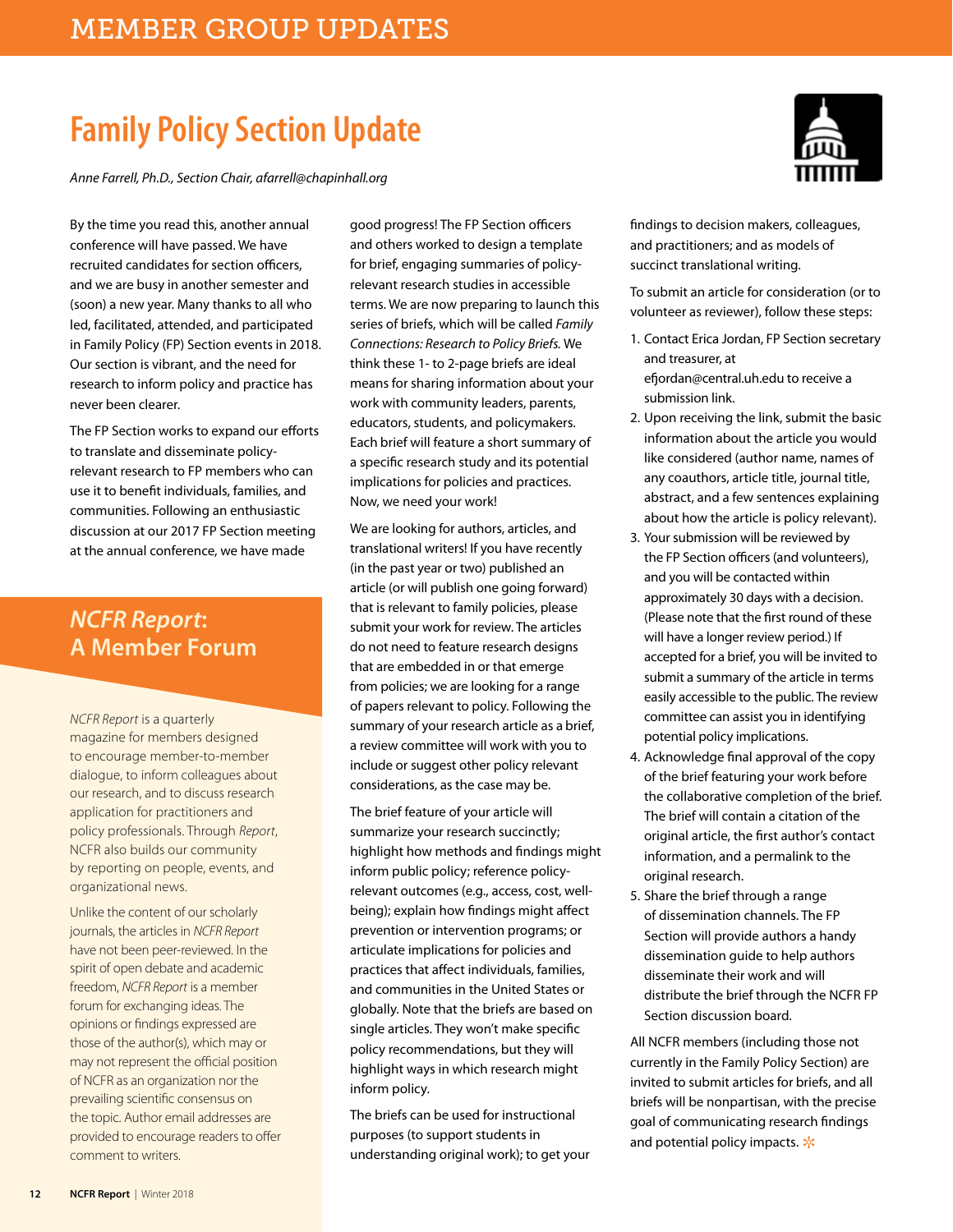# **Announcing the 2019 Conference of the Texas Council on Family Relations**

The Texas Council on Family Relations (TXCFR) will hold its 2019 Annual Conference Feb. 28 through March 1, 2019, at the Holiday Inn Midtown in Austin, Texas.

The annual TXCFR conference brings together practitioners, researchers, students, and others working to serve Texas families. Join us for networking, professional development, and best practices for serving our communities. We are excited about our lineup of practitioners who are working at the forefront of strengthening families, and about our researchers who are engaging in innovative research to inform intervention

with families. Join us for conversation and collaboration!

In addition, following our successful and very popular event at the 2017 conference, we are repeating the Capitol Connection preconference event Feb. 27–28, 2019.

Come join us as we visit with legislators to educate them about Family Life Education and family professionals serving in Texas. To make our visit to the Texas Capitol successful, TXCFR will sponsor a public policy boot camp on Wednesday, Feb. 27, from 1–5 p.m. On Thursday, Feb. 28, we will post a breakfast briefing to meet legislators



and staff members, and we'll present our 2019 Family Champion Award. Afterward, we will visit legislators' offices from 9:30–11 a.m. Learn more by reading about our 2017 Capitol Connection event at tx.ncfr.org.

There is a \$40 registration fee for the 2019 preconference event. It includes the training boot camp and materials, refreshments during the boot camp, breakfast on Thursday morning, and bus transportation to and from the hotel and the Texas Capitol. If you have questions about this event, please contact Joanne Roberts, Capitol Connection chair, at jroberts@hsutx.edu .0

# **Announcing the 2019 Conference of the Southeastern Council on Family Relations**



## Theme: "The Evolution of Relationships: Changing Social Roles"

The Southeastern Council on Family Relations (SECFR), an affiliate of NCFR, has planned its 2019 Annual Conference in Bentonville, Arkansas, April 11–13, 2019, with a focus on the evolution of relationships and changing social roles within families.

SECFR—which includes the states of Alabama, Arkansas, Florida, Georgia, Louisiana, Mississippi, North Carolina, South Carolina, and Tennessee—is accepting proposals for conference presentations through Dec. 15, 2018.

Proposals are not limited to those residing within member states. Organizers seek proposals that

■ have diverse presenters (with varying levels of experience in the field; of

different nationalities; or from different institutions and geographic regions);

- are based on or supported by research;
- contain original, innovative ideas;
- stimulate and provoke discussion; and
- have strong connections to practice and/ or policy.

The SECFR conference presents a great professional and continuing-education opportunity for professionals, students, practitioners, and counselors. There also will be four student awards presented as part of the conference.

### **Keynote Speaker**

Kayla Reed Fitzke, Ph.D., LMFT Project co-manager of *Emerging Adult Healthy Relationships Study (2013–2016)* Co-chair of the NCFR Military Families and Children Focus Group University of Iowa Old Gold Fellow

Find more information about the conference, student awards, and sponsorship opportunities at the SECFR website: southeastern.ncfr.org/secfrconference-2019

If you have other questions or are interested in sponsorship opportunities, please contact SECFR President James M. Duncan, Ph.D., CFLE, DAV, at jmduncan@uark.edu . \*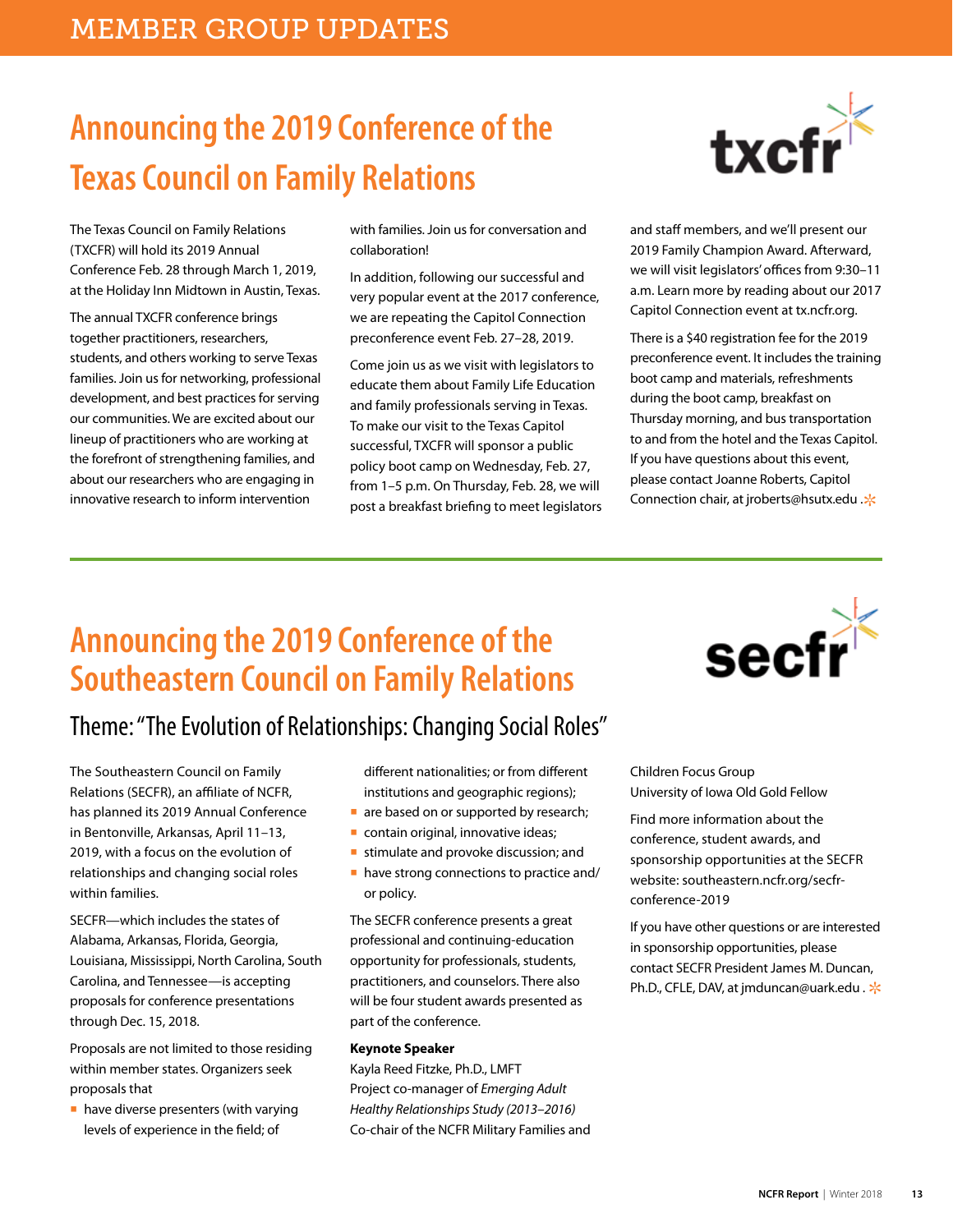## Felix Berardo Scholarship Award for Mentoring **Shelley M. MacDermid Wadsworth**

Shelley M. MacDermid Wadsworth, Ph.D., is the 2018 recipient of the Felix Berardo Scholarship Award, which is given, following a rigorous review process, to an NCFR member who has demonstrated excellence in mentoring junior colleagues or students. Felix Berardo, the namesake of this award, was a beloved professor at the University of Florida who went beyond expectations in his mentoring of many students who became leaders in the family field.

Dr. MacDermid Wadsworth is a professor in the Department of Human Development and Family Studies at Purdue University, where she also directs the Military Family Research Institute and the Center for Families. Dr. MacDermid Wadsworth holds an M.B.A. in management and M.S. and Ph.D. degrees in human development and family studies from Pennsylvania State University. Her research focuses on

relationships between job conditions and family life, with special focus on military families, and has been supported by a variety of federal, state, and philanthropic organizations.

She has served on federal advisory committees for the Department of Defense and the National Academy of Medicine and has testified in the U.S. Congress regarding military and veteran families. In 2016, Purdue University received the Kellogg Award from the Association of Public and Land Grant Universities and the Higher Education Civic Engagement Award from the Washington Center in recognition of the work of the Military Family Research Institute.

Dr. MacDermid Wadsworth was named an NCFR Fellow in 2005 and is a recipient of the Work Life Legacy Award from the Families and Work Institute. In recognition of outstanding career achievements that have had an impact on society, she received the Morrill Award, Purdue University's highest faculty honor.



**Shelley M. MacDermid Wadsworth**

In her nomination letter, Christina M. Marini, Ph.D., writes that Dr. MacDermid Wadsworth "is a champion of the next generation of scholars. She constantly leverages her success to provide enriched learning and professional development opportunities for students and junior faculty because she is committed to not only her mentees, but the field of Family Science as a whole."  $*$ 

### **Jessie Bernard Outstanding Contribution to Feminist Scholarship Paper**

## **Kimberly A. Crossman**

Kimberly A. Crossman, Ph.D., is the 2018 recipient of the Jessie Bernard Outstanding Contribution to Feminist Scholarship Paper, which is given to a graduate student or new professional who has demonstrated excellence in research and potential contribution to feminist scholarship. Her paper is titled "Placing coercive control at the center: What are the processes of coercive control and what makes control coercive?"

Dr. Crossman is an assistant professor of human development and family studies at California State University, Monterey Bay. She earned her bachelor's degree in psychology from Florida State University and both her master's and doctorate in human development and family studies from the University of Illinois at Urbana-Champaign. She has been an active NCFR member since 2009 and currently serves as the Students and New Professionals representative on the NCFR Board of Directors. Dr. Crossman's research focuses on intimate partner violence and its impact on the safety and wellbeing of women and their families. In particular she is interested in understanding the nature and consequences of coercive control for women currently in or separating from abusive relationships.

This award is presented in memory of Jessie Bernard, former NCFR board member and pioneer in the field of



**Kimberly A. Crossman**

**14 NCFR Report** | Winter 2018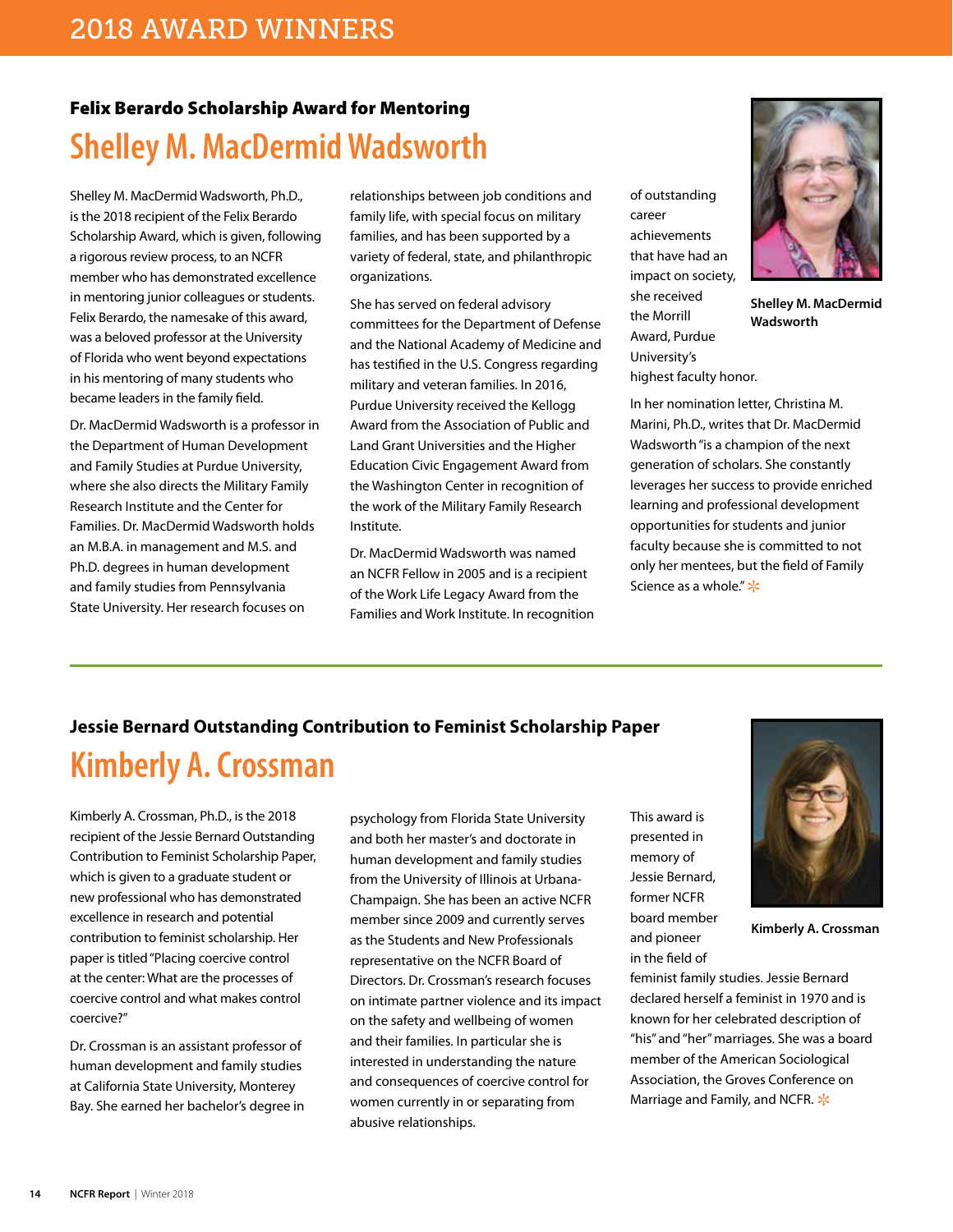### NCFR Student Award **Caroline M. Sanner**

Caroline M. Sanner, Ph.D., is the 2018 recipient of the NCFR Student Award, which is given to an NCFR graduate student member who has demonstrated excellence as a student and shows great potential for contributing to Family Science.

Dr. Sanner is a postdoctoral fellow in the Department of Human Development and Family Science at the University of Missouri. Her program of research uses qualitative methods and feminist frameworks to explore resilience and functionality in complex families. Since becoming a member of NCFR in 2013, her work has been disseminated across 22 presentations at the last five annual

conferences. She has co-authored seven peer-reviewed journal articles and five book chapters, including first-authored publications in *Journal of Marriage and Family, Journal of Family Theory and Review,*  and *Journal of Family Psychology.*

Marilyn Coleman, Ed.D., Curator's Distinguished Professor Emerita in the Department of Human Development and Family Science (HDFS) at the University of Missouri praises Dr. Sanner in her letter of recommendation as "the best student researcher" the department has ever had, "and we have had many outstanding student researchers who have gone on to outstanding scholarly careers." Dr. Coleman describes the high quality of her

work as being on par with faculty at major universities, and her research, teaching, mentorship, presentation



**Caroline M. Sanner**

and service to the university as all being exemplary. Dr. Coleman notes that the fact that her master's thesis was published in *Journal of Marriage and Family* as "an amazing accomplishment" for a graduate student and that her current body of work already "would qualify her for tenure in many departments."  $\frac{1}{2}$ 

## Reuben Hill Award **Paul R. Amato and Sarah E. Patterson**

Paul R. Amato, Ph.D., and Sarah E. Patterson, Ph.D., are the 2018 recipients of the Reuben Hill Award, which is given to the author(s) of an outstanding article or book that combines theory and methodology to analyze and interpret a significant family issue. Their article is titled "The Intergenerational Transmission of Union Instability in Early Adulthood."

Dr. Amato is the Arnold and Bette Hoffman Professor Emeritus of Family Sociology and Demography at Pennsylvania State University. He has published 155 journal articles and book chapters, written five books, and edited three scholarly volumes. According to Google Scholar, his publications have been cited more than 40,000 times. He has received the Distinguished Career Award from the Family Section of the American Sociological Association, the Stanley

Cohen Distinguished Research Award from the American Association of Family and Conciliation Courts, and the Ernest W. Burgess Award from NCFR. In 2010 he was elected chair of the Family Section of the American Sociological Association, and in 2011 he was elected president of NCFR.

Dr. Patterson is a postdoctoral fellow on the "Care, Retirement and Wellbeing of Older People across Different Welfare Regimes" project with Rachel Margolis at the University of Western Ontario. She is also a 2017-2018 Work and Family Researchers Network Early Career Fellow. In August 2017, Sarah earned a dual Ph.D. in sociology and demography from Pennsylvania State University (PSU). While attending PSU, she was a Eunice Kennedy Shriver National Institute of Child Health and Development Predoctoral Family





**Paul R. Amato Sarah E. Patterson**

Demography Trainee. Her work has been published in the *Journal of Marriage and Family, Journal of Family Issues, Gender & Society, Social Science Research,* and *Child Indicators Research.*

The award is given in memory of Reuben Hill, who had a distinguished career as a university professor and pioneered the scholarly study of family. Dr. Hill is remembered for his determination to promote high-quality research and advance theory about families with the intent of producing practical benefits for families. $*$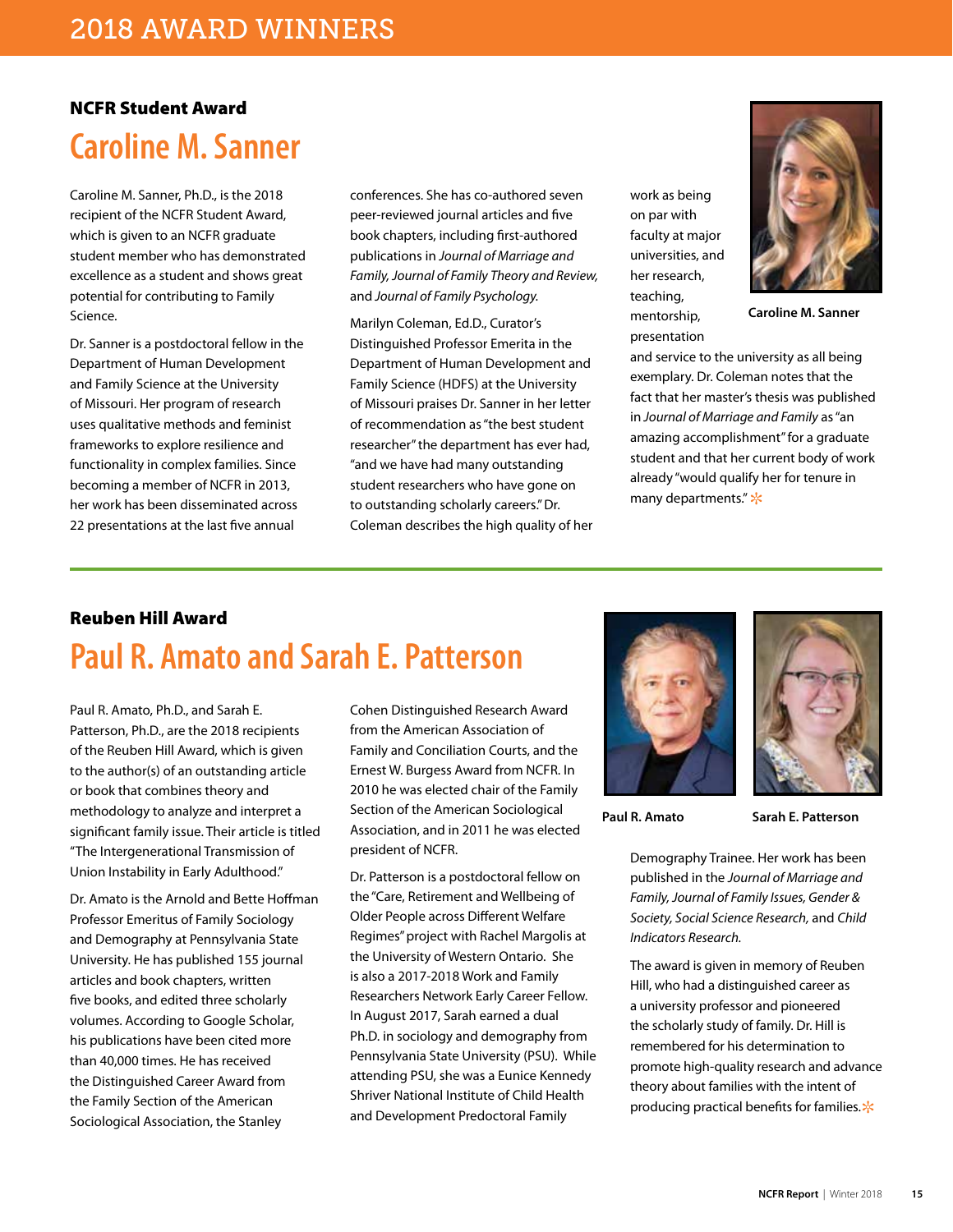### John L. and Harriette P. McAdoo Dissertation Award

## **ljeoma Opara, M.P.H., LMSW**

Ijeoma Opara, M.P.H., LMSW, is the 2018 recipient of the John L. and Harriette P. McAdoo Dissertation Award, which provides support for the recipient to complete an approved doctoral dissertation with a focus on issues impacting ethnic minority families. Her paper is titled "Exploring the role of social support, ethnic identity, and psychological empowerment on drug use and sexual risk behavior among urban Black and Hispanic female adolescents"

Ms. Opara is a Ph.D. candidate in the Department of Family Science & Human Development at Montclair State University and is a research fellow for two programs

funded by the U.S. Department of Health and Human Services. Ms. Opara received her Master of Social Work from New York University, Master of Public Health in epidemiology from New York Medical College, and bachelor's in psychology from New Jersey City University. Before pursuing her doctorate, Ms. Opara worked as a youth and family therapist for an alternativeto-incarceration agency in New York City where she primarily served urban youth of color and their families. Ms. Opara is also a lecturer at Columbia University School of Social Work where she teaches adolescent development and human behavior and social environment courses.

### Ruth Hathaway Jewson Award

## **Hyanghee Lee**

Hyanghee Lee, Ph.D., is the 2018 recipient of the Ruth Hathaway Jewson Award, which funds the best dissertation proposal submitted by a doctoral candidate in Family Science. Her paper is titled "Toward a Culturally Robust Measure to Assess Marital Relationships."

Dr. Lee is a postdoctoral scholar in the Department of Human Development and Family Studies (HDFS) at Colorado State University. She earned a Ph.D. in HDFS with a concentration in quantitative methods at the University of Connecticut, and her master's in child development and family studies from Seoul National University. Her dissertation focused on creating and using a marital assessment that is culturally sensitive, as well as conceptually grounded and psychometrically sound. Additionally, she has a strong interest in translational scholarship—particularly program evaluations focusing on protective factors

for at-risk youth at the individual, family, and community levels.

In a letter nominating Dr.



**Hyanghee Lee**

Lee, her adviser Ronald M. Sabatelli, Ph.D., writes that Dr. Lee "has the breadth and depth of knowledge and methodological skills that will result in her dissertation being an example of scholarship that impacts on researchers in the U.S. and countries around the world."

Ruth Hathaway Jewson, the namesake of this award, was NCFR's second executive director. While working full-time at NCFR, she earned her master's and doctorate degrees, writing her dissertation in the 1970s on what was at the time a small group: "The Retired Professional Woman." \*

Earlier this year, Ms. Opara received a training grant from the National Institutes of



**Ijeoma Opara**

Health, National Institute on Drug Abuse to fund her dissertation and research on drug abuse prevention among adolescents of color. Through this grant, she is a fellow in the Behavioral Sciences Training in Drug Abuse Research Program at New York University where she receives training on grant writing and strategies for drug abuse prevention. Ms. Opara has received numerous national awards including the AcademyHealth's Population Health Scholar Award, The New Writers Fellowship by the Family Process Institute, and was named POZ Magazine's Top 100 Women Dedicated to ending the HIV/AIDS Epidemic.

Ms. Opara's dissertation focuses on examining protective factors for sexual risk behavior and drug use among Black and Hispanic girls. Ms. Opara utilizes a strengths-based approach in her research which focuses on highlighting the resiliency in ethnic minority families and their role in HIV/AIDS and drug use prevention.

Robert J. Reid, Ph.D., who presently serves as Ms. Opara's dissertation chair, writes in his letter of recommendation, "Ms. Opara's dissertation proposal … is a timely topic and extremely relevant to the current health crisis that is impacting adolescent girls of color. Her dissertation truly fits the criteria of the award and exemplifies the work that Drs. John L. and Harriette P. McAdoo have effortlessly worked towards—to highlight the strengths of ethnic minority families that can impact family processes."  $*$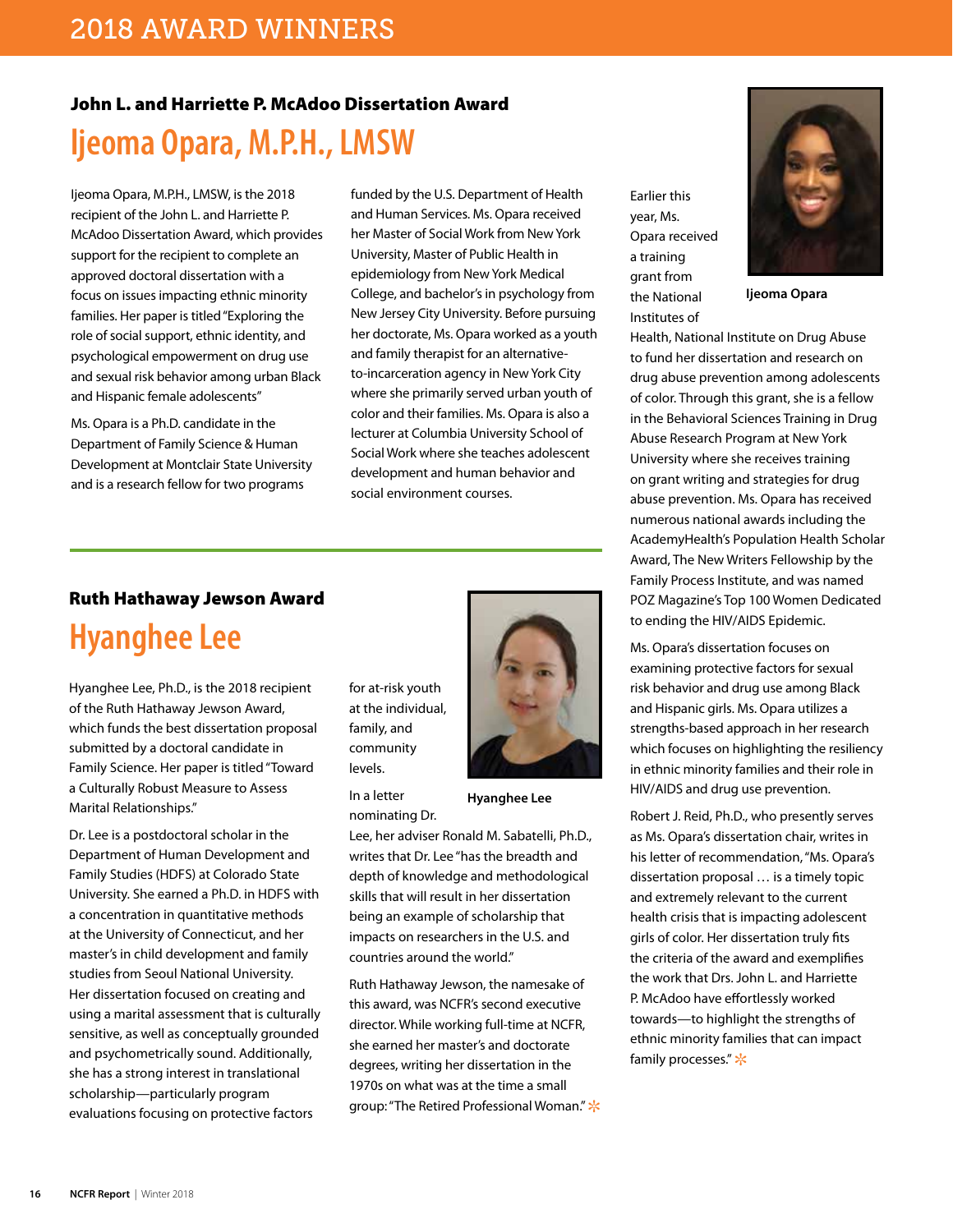### Jessie Bernard Outstanding Research Proposal from a Feminist Perspective Award

## **Natasha Amanda Cox**

Natasha Amanda Cox, M.A., is the 2018 recipient of the Jessie Bernard Outstanding Research Proposal from a Feminist Perspective Award, which is given to a graduate student or new professional who has demonstrated excellence in research and potential contribution to feminist scholarship. Her paper is titled "Becoming a Black man: A qualitative examination of identity management, sense of belonging, and informal support systems of Black transmen"

Named one of the "100 Black LGBT emerging leaders to watch" by the National Black Justice Coalition, Ms. Cox is currently a doctoral candidate in the Department

of Human Development and Family Science at Virginia Tech. She competed her master's degree in marriage and family therapy from Syracuse University as a Ronald E. McNair Graduate Fellow and graduated with honors from Elizabeth City State University with a bachelor's degree in psychology and a minor in Spanish. In 2015, the Consortium of Higher Education LGBT Resource Professionals presented Ms. Cox with their Promising New Professional Award citing her ability to revamp student programming at the LGBTQ Resource Center at Penn State. Her research has focused on the "becoming" and "belonging" processes of Black queer and transgender people.

This award is presented in memory of Jessie Bernard, former NCFR board member



**Natasha Amanda Cox**

and pioneer in the field of feminist family studies. Jessie Bernard declared herself a feminist in 1970 and is known for her celebrated description of "his" and "her" marriages. She was a board member of the American Sociological Association, the Groves Conference on Marriage and Family, and NCFR.  $*$ 

## Ernest W. Burgess Award **Maureen A. Perry-Jenkins**

Maureen A. Perry-Jenkins, Ph.D., is the 2018 recipient of the Ernest W. Burgess Award, which recognizes an NCFR member's outstanding scholarly achievement in the study of families. The recipient is chosen in recognition of continuous and meritorious contributions to theory and research in the family field.

Dr. Perry-Jenkins is director of the Center for Research on Families and a professor of psychology at the University of Massachusetts Amherst, where she received her bachelor's degree in psychology. She earned her master's and doctorate in human development and family studies from Pennsylvania State University. Dr. Perry-Jenkins is nationally

and internationally recognized for her research on the intersection of work and family and, in particular, the challenges facing low-income and working poor families as they cope with work-family life demands and with the transition to parenthood. Throughout her career, her work has been disseminated in high-impact journals, she has received extramural support from the federal government for her research, and she has been invited to Washington D.C. to discuss workplace legislative issues.

Dr. Perry-Jenkins was named an NCFR Fellow in 2014 and served as a member of the NCFR Board of Directors and as program chair of the 2017 NCFR Annual Conference. She is also a member of the Conference Planning Committee for the Work and Family Research Network, a new

organization aimed at highlighting the crossdisciplinary research on work and family.

**Maureen A. Perry-Jenkins**

Dr. Perry-Jenkins was recognized for her achievement at the 2018 NCFR Annual Conference, Nov. 7-10 in San Diego, California, where she gave the Burgess Award Address.

Ernest W. Burgess, the namesake of this award, cofounded NCFR and was the organization's fourth president. He was a pioneer in his contributions to marriage and family research.  $*$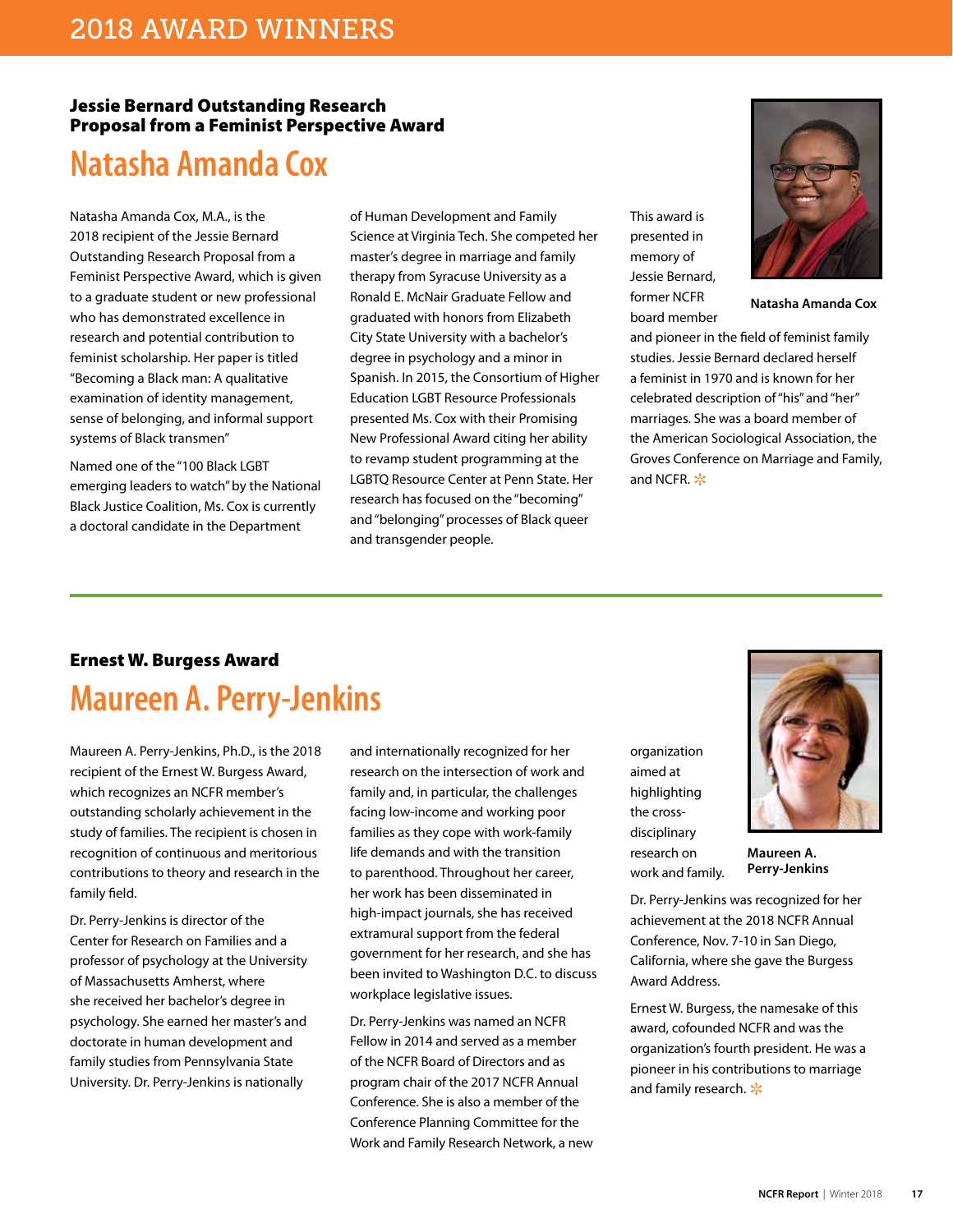## Margaret E. Arcus Outstanding Family Life Educator Award **Francesca Adler-Baeder and Ted G. Futris**

Francesca Adler-Baeder, Ph.D., CFLE, and Ted G. Futris, Ph.D., CFLE, are the 2018 recipients of the Margaret E. Arcus Outstanding Family Life Educator Award, which recognizes NCFR member(s) who have made significant contributions to the field of Family Life Education through research, theory, publication, practice, program development, and/or training.

Dr. Adler-Baeder is a professor of human development and family studies at Auburn University. She has worked for over two decades in the active bridging of research and practice and garnered national and international recognition for youth and adult relationship education program design, resource development, community-focused capacity-building, and participatory research. Her efforts resulted in an invitation to present at a White House Roundtable on innovative university-community partnerships and at a forum for the National Governors' Association on Best Practices. She has over 70 academic publications and has secured over \$33 million in competitive grants. She is the director of the National Stepfamily Resource Center and the director and principal investigator of the Alabama

Healthy Marriage and Relationship Education Initiative. Dr. Adler-Baeder was named an NCFR Fellow in 2015 and in 2016 was awarded the Association for Public and Land-Grant Universities' Outstanding Engagement Award.

Dr. Futris is an associate professor in human development and Family Science (HDFS) and a state extension family life specialist at the University of Georgia (UGA). Since earning his Ph.D. in HDFS from the University of North Carolina at Greensboro in 2000, he has provided statewide and national leadership in creating resources to inform best-practices in relationship education program development and implementation. As the director of the Couples and Relationship Enrichment (CARE) laboratory at UGA , his current work is focused on community capacity building to support healthy couple and marital relationships, youth-focused relationship education, and evaluating the efficacy of educational programming on couple, parenting, and child well-being. Dr. Futris' work, which integrates research with outreach programming, has been funded in excess of \$19 million from federal and state grants.



*Drs. Adler-Baeder and Futris gave a thoughtful and humorous presentation at the Margaret Arcus Award Address during the 2018 NCFR Annual Conference.* 





**Francesca Adler-Baeder** **Ted G. Futris**

Together, Dr. Adler-Baeder and Dr. Futris are co-directors of the National Extension Relationship and Marriage Education Network (NERMEN), a multi-state extension team focused on developing resources and best practices for extension work in marriage education. They have also coauthored several models to guide marriage education curricula development, most notably *The National Extension Relationship and Marriage Education Model (NERMEM): Core Teaching Concepts for Relationship and Marriage Enrichment Programming.*

In a letter nominating the recipients, Jay A. Mancini, Ph.D., writes: "the sustained Family Life Education work of Professors Adler-Baeder and Futris is theoretically sound, stands up to evaluation, is innovative programming for individuals and families, and perhaps above all, is consequential in its impact on families in communities. Their collaborative work in Family Life Education aligns well with the work of my colleague, Professor Arcus, and continues the tradition of NCFR members who conduct the best of applied family science theorizing, research, and professional practice."

The recipients were recognized for their achievement at the 2018 NCFR Annual Conference, Nov. 7-10 in San Diego, California, where they gave the Arcus Award Address.

Margaret E. Arcus, the namesake of this award, made remarkable contributions to Family Life Education during her career. She helped create the NCFR Certified Family Life Education program, setting standards for the field.  $\frac{1}{2}$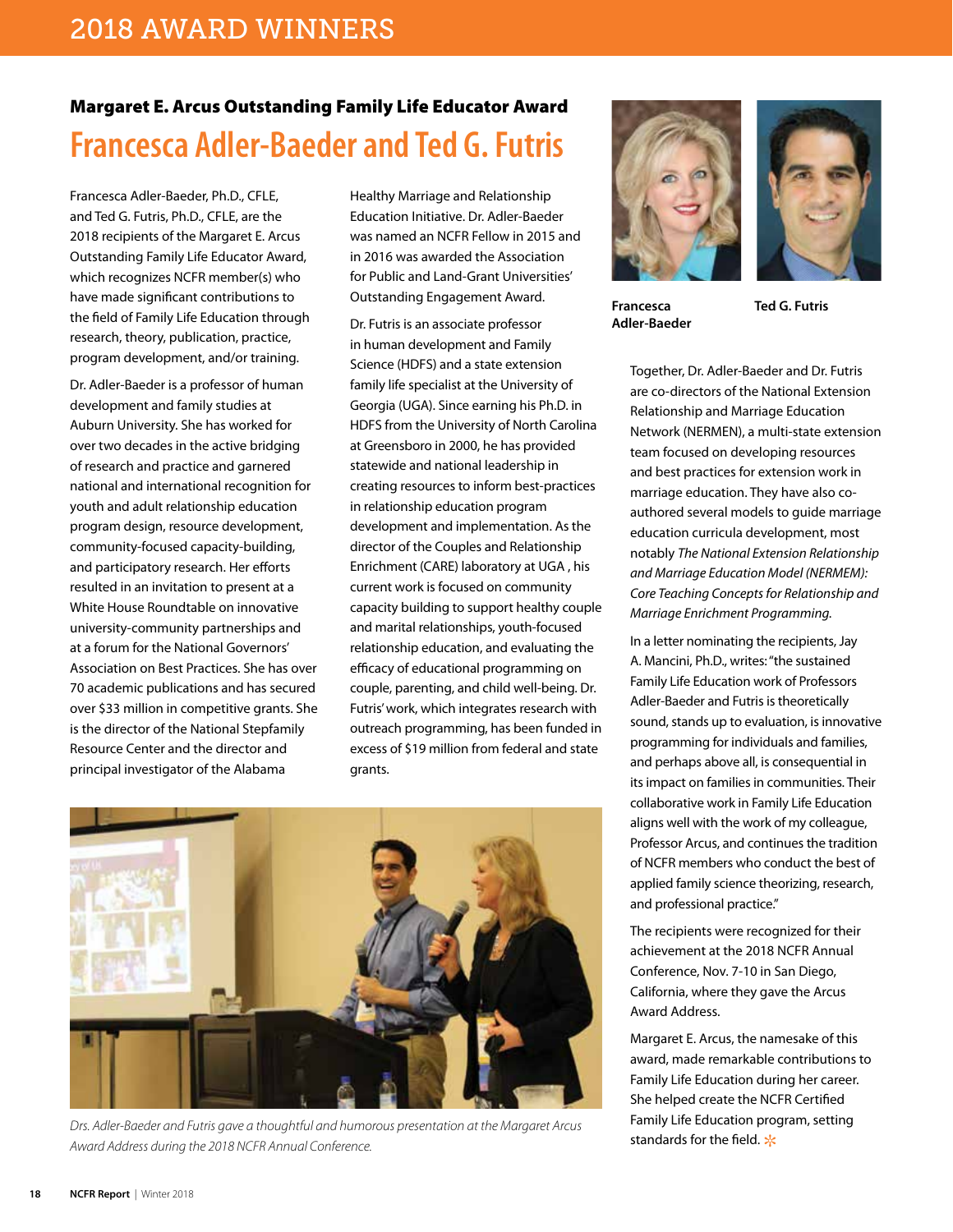





**ILLINOIS** 

Human Development &

**Family Studies** 

**COLLEGE OF AGRICULTURAL, CONSUMER & ENVIRONMENTAL SCIENCES** 





**DEPARTMENT OF Family Social Science** 

**UNIVERSITY OF MINNESOTA** Driven to Discover<sup>™</sup>



**Human Development** & Family Science **College of Family and Consumer Sciences UNIVERSITY OF GEORGIA** 

# **Thank You to Our Conference Supporters!**

Thanks to all who attended the 2018 NCFR Annual Conference and volunteered to help make it a success.

NCFR especially would like to acknowledge and thank the organizations and people who generously supporting this year's conference through NCFR's sponsorship program!

### **2018 CONFERENCE HOST**

**University of Nebraska–Lincoln**, Department of Child, Youth and Family Studies

**PRESIDENT'S RECEPTION SPONSOR**

**Wiley**

### **PLENARY SPONSORS**

Regents of the **University of Minnesota**, through its Department of Family Social Science

**University of Georgia** Human Development and Family Science

**University of Illinois at Urbana– Champaign**

**University of Maryland** - Department of Family Science

#### **CATALYST SPONSOR**

**University of Missouri**, Human Development and Family Science

#### **NEWCOMERS WELCOME SPONSOR**

**Texas Tech University**

**CAPTIONING SPONSOR Florida State University** **SPECIAL SESSION SPONSOR**

Regents of the **University of Minnesota**, through its Department of Family Social Science

### **CFLE RECEPTION MAJOR SPONSOR**

**Miami University**

#### **RELAX AND RECHARGE ROOM SPONSOR**

**University of Arkansas Cooperative Extension Service**

**TCRM SUPPORTER** *Journal of Family Theory & Review*

**SPECIAL CONTRIBUTORS**

**The Meeting Connection, Inc.**

**Johnson Printing Company**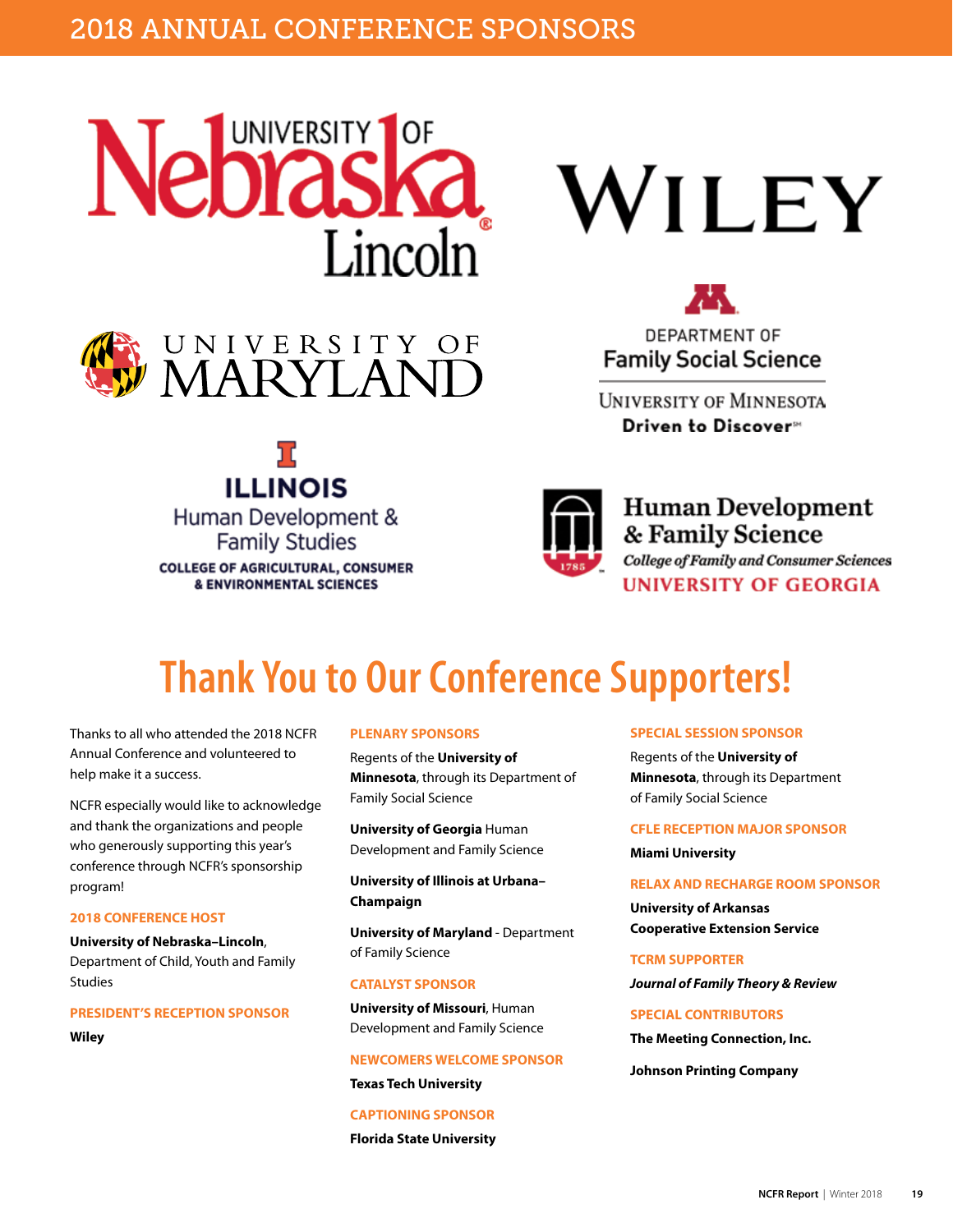# 2018 Section Award Winners

#### **Advancing Family Science Section**

*Outstanding Scholarship of Teaching and Learning (SoTL) Paper Award*

**Anthony Blake Walker, Ph.D.,** Indiana State University

"A Qualitative Examination of Male Enrollment in Family Science Classes - *Family and Consumer Sciences Research Journal*"

*Wesley Burr Graduate Student Scholarship Award*

**Jessica D. Cless, Ph.D., LMFT,** Kansas State University

"Experiential Learning Theory as a Resource for Shifting Student Bias"

**Veronica R. Barrios, Ph.D.**, Montclair State University

"The Intersection of Teaching and My Identity"

### **Education & Enrichment Section**

*Student Proposal Award*

**Kevin Smith**, University of Iowa "Attachment in Emerging Adulthood: Personal Relationships and Well-Being" **Nathan Stoddard, M.S.**, University of Missouri

"The Role of Concept Application and Enrollment Motivation in Improvement After a CRE Program"

### **Ethnic Minorities Section**

*New Professional Best Paper Award* **Sarai Coba-Rodriguez, Ph.D., CFLE**, University of Illinois at Urbana–Champaign "Making the Invisible Visible: Low-Income, Latina Mothers and Photo Elicitation Interviewing"

*Student Best Paper Award*

**Denzel L. Jones, Ph.D., LMFT,** Kansas State University "The Impact of Ethnic-Racial Socialization Messages on Black Emerging Adults' Ethnic-Racial Identity"

### **Families & Health Section**

*Outstanding Professional Paper/Publications Award*

**Rochelle L. Dalla, Ph.D., CFLE**, University of Nebraska-Lincoln "Children of Mumbai's Brothels: Investigating Developmental Prospects, Primary Relationships, and Service Provision" *Outstanding Student and New Professional Paper Award*

**J. Kale Monk, Ph.D., CFLE**, University of Missouri

"Relational Turbulence and Psychological Distress in Romantic Relationships in the Military"

*Outstanding Student and New Professional Poster Award*

**Deirdre Quinn, Ph.D.**, University of Maryland "Factors Associated with Emerging Adult's HPV Behaviors."

### **Family Policy Section**

*Feldman Best Conference Proposal Award* **Brittany P. Mihalec-Adkins, M.S.Ed,** Purdue University "Parental Visitation and Foster Youth Adjustment: A Secondary Data Analysis"

### **Family Therapy Section**

*Best Research Paper Award – Student* **Amy A. Morgan, M.S., LMFT**, Virginia Tech "From Private Practice to Academia: Integrating Social and Political Advocacy Into Every MFT Identity"

*Best Poster Award – Student* **Hunter Stanfield, M.S.**, Kansas State University

"There May Be a Problem, But I'm Not Going Because…: Examining Classes of Men and Their Rationales for Not Seeking Mental Health Treatment"

#### **Feminism and Family Studies Section**

*Alexis Walker Award for Lifetime Achievement in Feminist Family Studies* **Ramona Faith Oswald, Ph.D.**, University of Illinois at Urbana–Champaign

### **International Section**

*Jan Trost Award* **Dominic Richardson, Ph.D.**, UNICEF, Office of Research–Innocenti

*Annual Conference Travel Scholarship* **Gizem Erdem, Ph.D., LMFT,** Koç University

*Student and New Professional Travel Scholarship*

**Cheong-ah Huh**, Seoul National University **Ahyeong Kim**, Seoul National University

### **Religion, Spirituality, and Family Section**

*Outstanding Paper Award* **Bernice Dodor, Ph.D.,** East Carolina

University

"Exploring the Relationships Among Authoritative Parenting, Religiosity, and Adolescent Internalizing Behaviors"

*Student and New Professional Outstanding Paper Award*

**Jenna R. Cassinat**, Utah State University "Couples that Pray Together… Are Better Parents Together? Exploring Mindfulness as a Mediator Between Couple Prayer and Parenting Behavior"

### **Research & Theory Section**

*Best Abstract by a Student and New Professional Award* **Megan Haselschwerdt, Ph.D.**, University of Tennessee, Knoxville Unpacking "Intergenerational Transmission of Violence" \*

# 2018 Focus Group Awards

*Family Economics Focus Group – Best Family Economics Paper of the Year*

**E. Jeffrey Hill, Ph.D., CFLE, David B.** 

**Allsop,** and **Ashley B. LeBaron**, Brigham Young University "How Do Money, Sex, and Stress Influence Marital Instability?"

*Issues in Aging Focus Group Award – Students and New Professionals*  **Annie K. Johansson**, University of Minnesota, and **Bryan Cafferky, Ph.D., CFLE**, Loma Linda University "Risk Markers Associated With Caregiver Elder Abuse: A Meta-Analytic Study"

*Issues in Aging Focus Group Award – Professional*

**Laurie Meschke, Ph.D**., University of Tennessee – Knoxville "The Role of Family in the Self-Management of Type 2 Diabetes in Appalachia"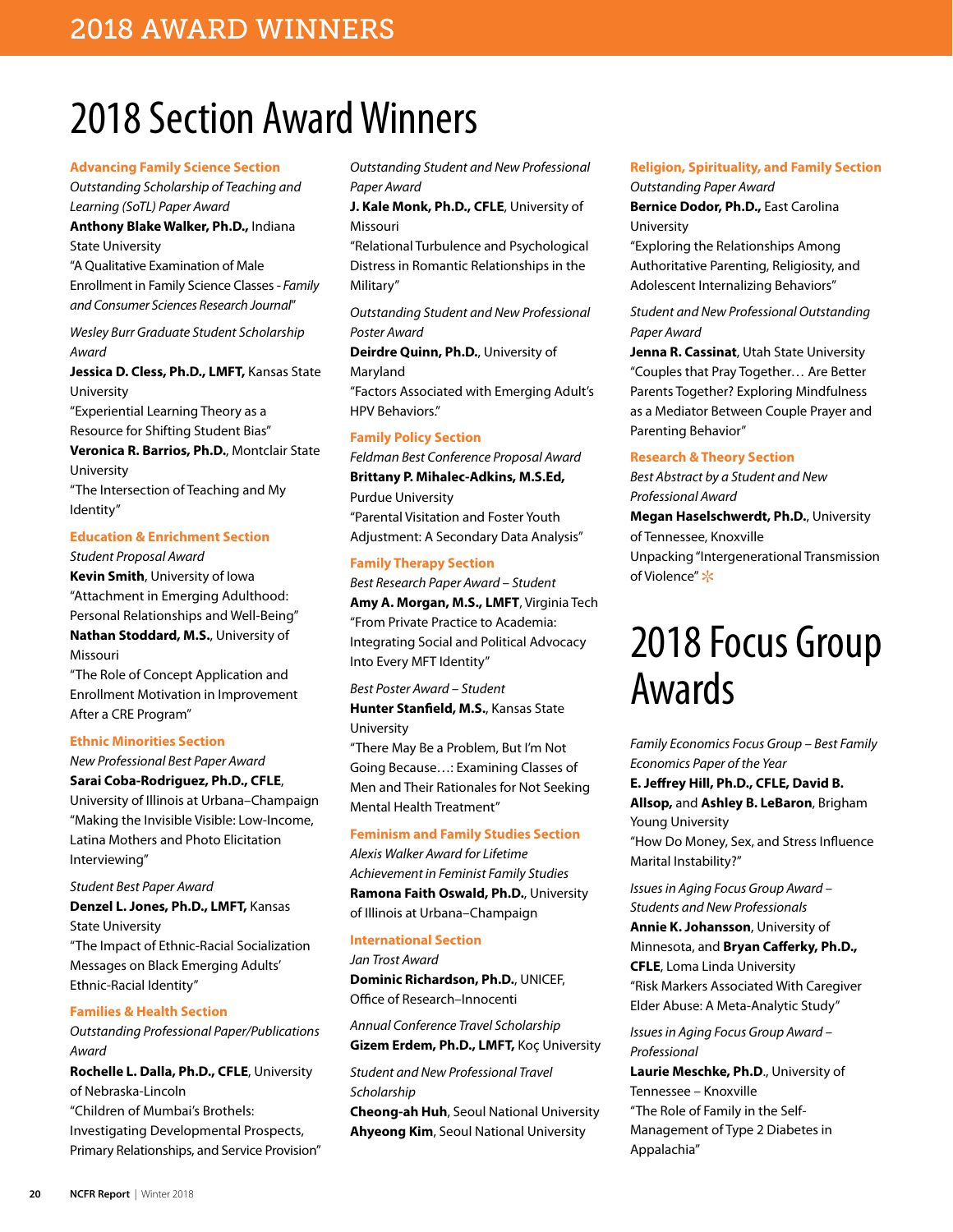### 2018 AWARD WINNERS

*Latino(a) Research Focus Group – Best Student Paper Award*

**Diana Cedeño, M.A.**, Montclair State University

"Mexican-American Adolescent Fatherhood and Gender: A Transnational View"

*Latino(a) Research Focus Group – Best Student Poster Award*

**Chia-Feng Chen, M.Ed.**, Iowa State University

"Family Social Climate and Observed Behavior During a Parent-Adolescent Collaborative Task: Gender and Ethnicity"

*Men in Families Focus Group – Best Research Article Award* 

**W. Justin Dyer, Ph.D.**, Brigham Young University

"Self‐perceived Coparenting of Nonresident Fathers: Scale Development and Validation"

*Men in Families Focus Group – Best New Professional Research Article Award* **Jin-kyung Lee**, Ohio State University "Resident Fathers' Positive Engagement, Family Poverty, and Change in Child Behavior Problems"

*Men in Families Focus Group – Diversity and Inclusion Research Article Award*

**Jay Fagan, Ph.D.**, Temple University "Maternal Gatekeeping: The Associations Among Facilitation, Encouragement, and Low-Income Fathers' Engagement With Young Children"

*Military Families and Children Focus Group – Outstanding SNP Proposal Award*

**Davina Quichocho, M.A.**, Auburn University

"Interparental Conflict and Adolescent Siblings' Anxiety in Military Families"

*Military Families and Children Focus Group – Outstanding Professional Proposal Award*

**Catherine Walker O'Neal, Ph.D.**, University of Georgia "Military Contexts, Coping Processes, and Well-Being: The Case of Military Members and Their Civilian Spouses"

#### **Inclusion and Diversity Committee**

*Social Justice Award for Contributions to Family Science* **Lee Ann De Reus, Ph.D.**, Domestic

Violence Legal Empowerment and Appeals Project (DV LEAP)

### **Theory Construction and Research Methodology (TCRM)**

*TCRM Best Student/Early Career Presentation Award*

**Brooke M. Tuttle, M.S.**, Oklahoma State University

### **Certified Family Life Educator (CFLE) Advisory Board**

*CFLE Special Recognition Award* Justin M. Petkus, M.S., CFLE, CCLS  $*$ 

# 2018 Affiliate Councils Awards

### *Affiliate Grant Awards* **Southeastern Council on Family Relations**

*Affiliate Councils Student and New Professional President-For-A-Day Award* **Gizem Erdem, Ph.D., LMFT,** Koç University  $*$ 

designated between July 1 and September 30,

### **Congratulations to Our New Certified Family Life Educators**

The following is a list of Certified Family Life Educators (CFLEs)

**California** Melissa Villanueva Soriano

**Connecticut**

Katihuska Aliaga

**Florida** Amanda Leigh Aiken

**Georgia** Lindsey Taylor Nix

**Illinois** Kathryn Marie Moore Angelina Rizzi

**Iowa** Tracy L. Morgan

**Kansas** Cruz Joel Isaac Falcon-Campos Tiffini L. Vlieger

**Kentucky** Ilya A. Okhotnikov

**Louisiana**  Ashley Elizabeth Faulk FULL Ashlyn Marie Lege

**Michigan** Valerie Hope Albright Shelby Reid Bates Nathan Carrera Marlee Ketelaar Kati L Komorosky

Lisa Elizabeth-Ann Marshall FULL Darcy Mealoy FULL Lydia Rochelle Paradysz Stephani A. Smith FULL Alexandra Stroeters

**Minnesota** Laura Jean Waldvogel FULL

**Nevada** Jenna Sheree Melton Kimberly Janette Prokosch **FULL** 

**New Jersey** Tiffaney Lyn Gallo FULL

**North Carolina** Eleanor Susan Beeslaar

**Ohio** Kayla Jean DeMuth Stephen Makofka FULL Emily Poling Shelby Smith

**Oklahoma** Alicia Nicole Johnson

**Oregon** Courage Chikomborero Mudzongo FULL Rachel Marie Riehl

**Pennsylvania** Morgan Louise Luce Michele Mayger-Skwirut **FULL** 

2018. *Provisional unless otherwise noted.*

**Rhode Island** Barbara A. Sweeney FULL

**South Carolina** Jamie Dowdy Alexander **FULL** 

**Tennessee** Taylor Blair Hargis Leslyne Watkins

**Texas** Anne T. King Jared King Sydnee Michele Nichols

### **Utah**

Caitlin Baker Caitlyn Alyssa Garrett Michael S. Sitton FULL

**Virginia** Bailey Drinkard

**Wisconsin** Theresa Ann Grimes FULL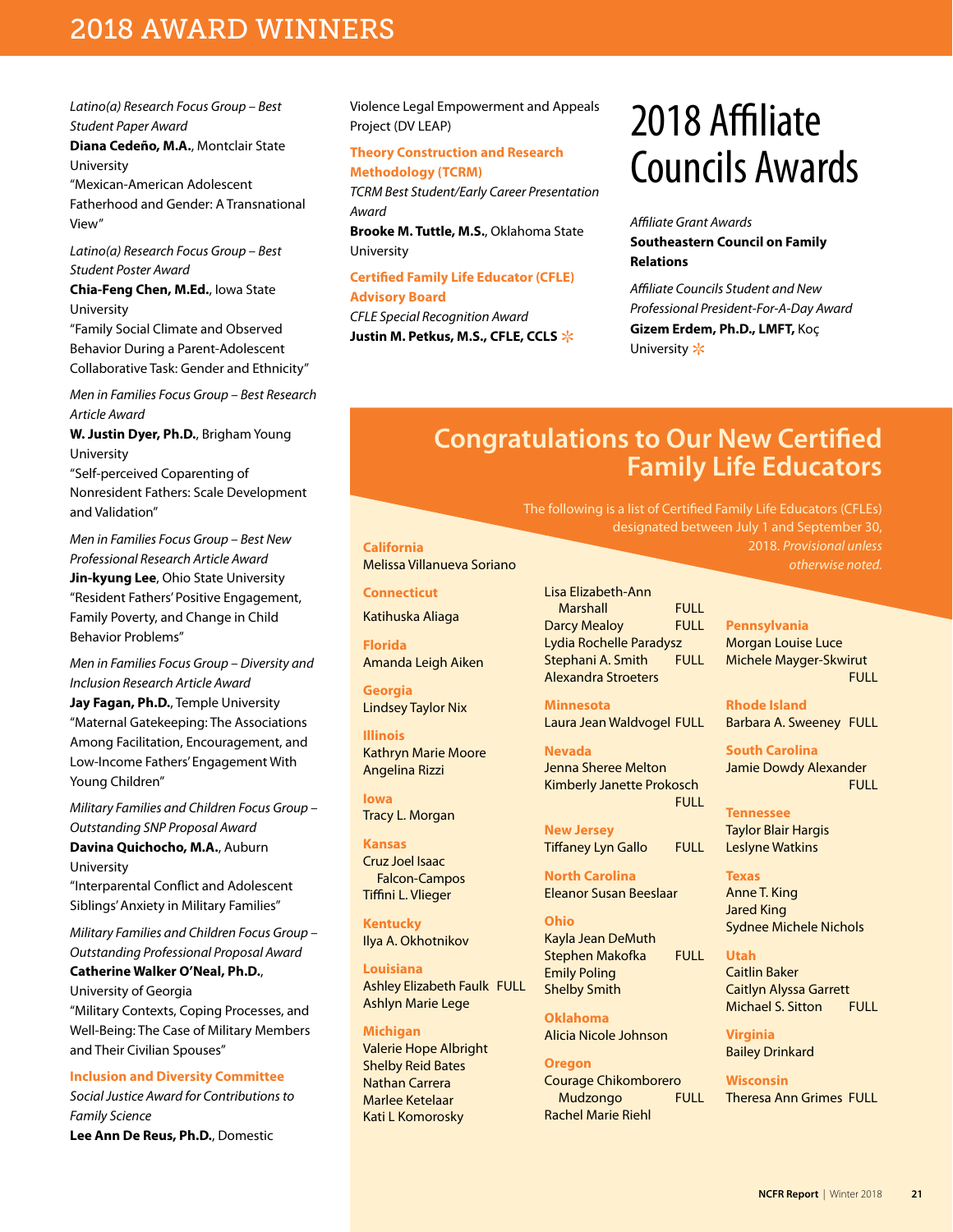# Save the Date for the 2019 NCFR Conference

On the heels of our 2018 conference in San Diego in November, we're already well into the planning for the 2018 NCFR Annual Conference, to be held on Nov. 20-23 in Fort Worth, Texas.

In fact, you can already review the call for proposals (ncfr.org/ncfr-2019) and start thinking about your proposal submission. The online system for proposal submissions will open in January.

For the 2019 event, Conference Program Chair Katia Paz Goldfarb, Ph.D., Montclair State University, has selected the theme "Family Sustainability: Contextualizing Relationships within Evolving Systems" with three goals in mind:

- 1. To highlight strength-based research on diverse families and their relationships within their context.
- 2. To feature innovative evidencebased best practices, programs, and pedagogies that promote family resiliency and well-being for diverse families in a variety of context.
- 3. To draw attention to and critically analyze policies that strengthen or are of detriment to relationships for all types of families.

Family sustainability is defined as the relationships among family members that maintain the well-being and resilience of the family unity across generations. Family sustainability is developed and strengthened by the continuous and various relationships with which the family engages as those relationships are influenced by social and physical environments. Family sustainability is seen as a process, not as a static goal.

The 2019 NCFR Annual Conference theme focuses on understanding the evercomplex reality of family relationships. The theme stresses the importance of acknowledging and working with supports



that already exist within and outside diverse families. Of particular interest are proposals that stress the importance of looking at the what, the how, and the why of family relationships within their specific contexts and evolving systems.

The goal is to embrace and extend the theme of family sustainability to all families, with relationships as the focus. Proposals should frame conversations on strengths, not deficits, and focus on relationships that are normative to specific family systems and their context rather than focusing on a comparative paradigm.

The theme allows for a wide variety of topics, debates, and policy analyses, including these examples:

- The current state of strength-based empirical research on family relations
- The intersection of social class, gender, ethnicity, and race and family sustainability
- The use of technology in maintaining and disrupting family relations
- The impact of human made and natural disasters on family relations
- The effects of immigration and migration issues on transnational and transregional families
- The multiple ways of incorporating family diversity and complexity into qualitative and quantitative research
- The experiences of military families in sustaining relationships
- The impact of death and violence in the reconfiguration of relationships
- The implication of policies focusing on family separation and reunification in sustaining family relationships
- The reconfiguration and strengthening of family relations during and after divorce
- The connection of popular movements such as #MeToo on policy development and implementation
- The cultural variation in human development across the life span
- The marriage, cohabitation, and parenthood attitudes and practices of millennials
- The impact of disAbilities on family relationships among siblings and parents

Find preliminary details about the conference at **ncfr.org/ncfr-2019** and review the call for proposals to start planning your submission!  $*$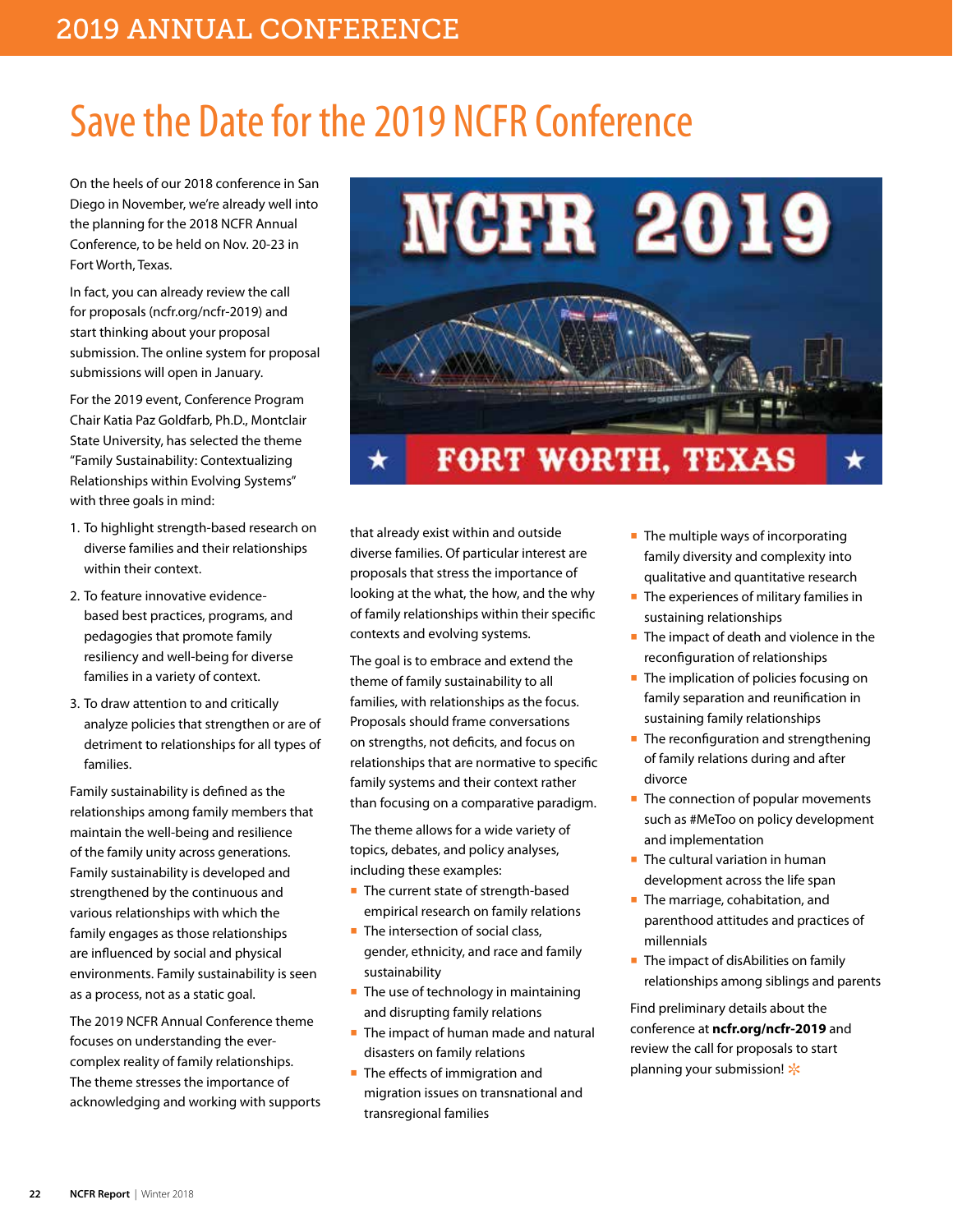# Confirmed 2019 Plenary Presenters



**Stephanie Coontz, M.A.** Director of Research and Public Education Council on Contemporary Families



**Valerie Maholmes, Ph.D.** Chief, Pediatric Trauma and Critical Illness Branch NICHD at the National Institutes of Health



**Rubén Parra-Cardona, Ph.D.**

Associate Professor and Co-Director, Institute on Domestic Violence and Sexual Assault, Steve Hicks School of Social Work, University of Texas at Austin

**Additional plenary presenters to be announced soon.** 

# **CALL FOR PROPOSALS 2019 NCFR Annual Conference**

**ncfr.org/ncfr-2019**

## **National Council on Family Relations (NCFR) 2019 Annual Conference**

**Wed.–Sat., Nov. 20–23, 2019** *(preconference workshops Tues., Nov. 19)* **Fort Worth, Texas | Omni Fort Worth Hotel**

## *Proposal Submission Deadline:* **11:59 p.m. Pacific Standard Time March 1, 2019**

*Program Chair:* **Katia Paz Goldfarb, Ph.D. Montclair State University**



## **Conference Theme**

**Family Sustainability: Contextualizing Relationships Within Evolving Systems**